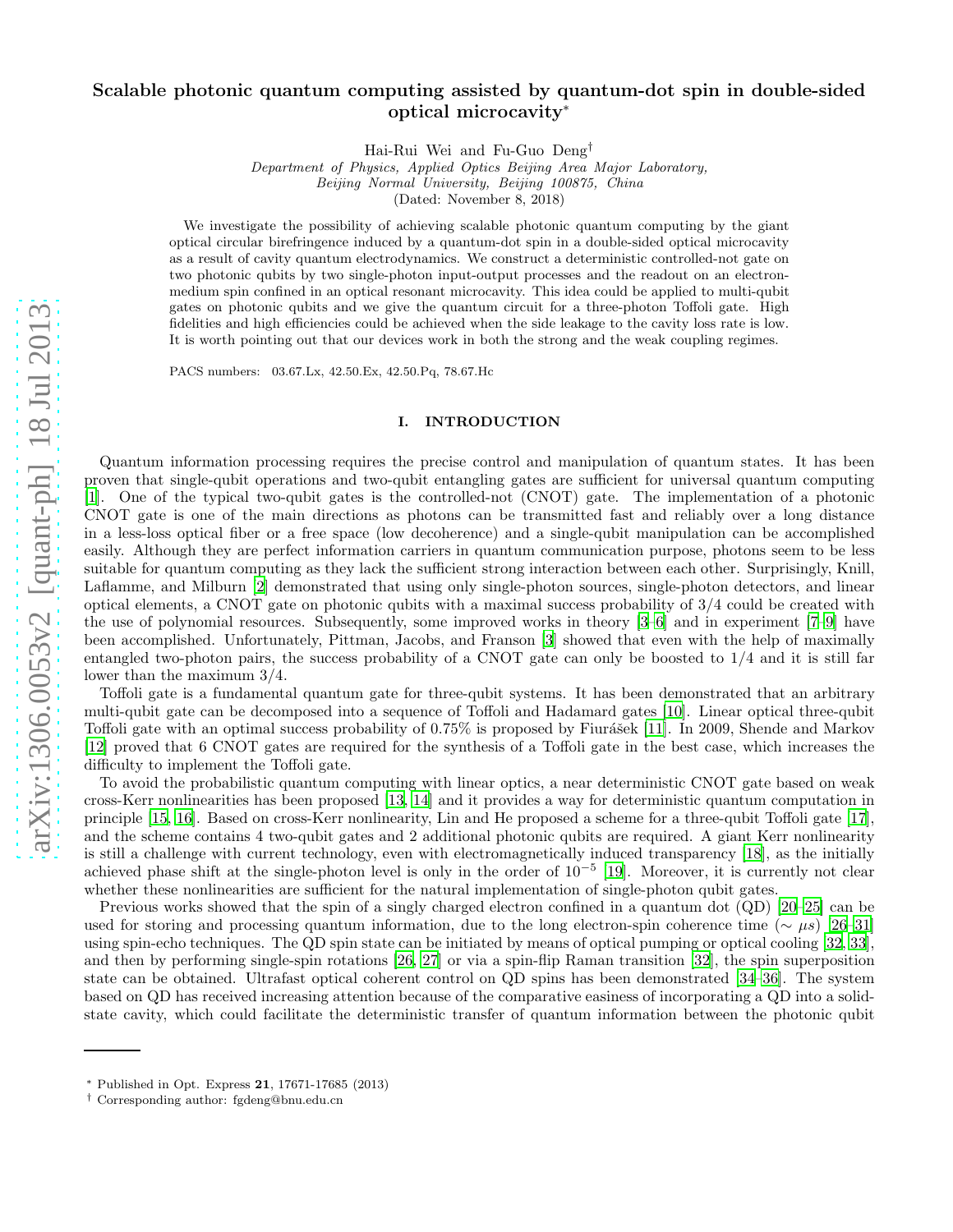and the spin qubit, and this transformation extends the potential applications of quantum information and quantum communication. A spin-QD-cavity unit, e.g., an excess electron confined in a self-assembled In(Ga)As QD or a GaAs interface QD inside an optical resonant microcavity was proposed by Hu et al. [\[37,](#page-10-13) [38](#page-10-14)]. This unit is the key element for constructing universal hybrid quantum gates, entangled state analyzer, teleportation, deterministic photonic hyper-CNOT gates, quantum repeaters, entanglement purification, and creating entangled states and hyperentangled Bell states [\[37](#page-10-13)[–48\]](#page-11-0). In this unit, the QD spin represents the qubit and promises a scalable quantum computing, and the QD spin manipulation is well developed using the pulsed magnetic-resonance technique.

In this article, we investigate the possibility of achieving scalable photonic quantum computing, assisted by a QD spin in a double-sided optical microcavity. By the giant optical circular birefringence for the right-circularly and the left-circularly lights induced by a QD spin in a microcavity as a result of cavity quantum electrodynamics (QED), we construct a CNOT gate and a Toffoli gate for photonic qubits. Both these two quantum gates are based on some single-photon input-output processes and the readout on an electron-medium spin. They work in a deterministic way. The CNOT and the Toffoli gates discussed in [\[41,](#page-10-15) [42](#page-10-16)] are encoded on a control photon polarization qubit (or an electron-spin qubit) and target electron spin qubits (photon polarization qubits). Both the present quantum gates are encoded on the polarization of single photonic qubits, and they have several advantages, including scalable, low decoherence, deterministic, and suitable for information transmission. The electron confined in the cavity only plays a role of the medium. We analyze the experimental feasibility of these two quantum gates, concluding that our proposals can be implemented with current technology.

## II. DETERMINISTIC PHOTONIC TWO-QUBIT CNOT GATE WITHOUT ADDITIONAL PHOTONIC QUBITS

Let us consider a singly charged electron self-assembled GaAs/InAs QD or GaAs interface QD confined in an optical resonant microcavity with two partially reflective mirrors [\[38](#page-10-14), [41](#page-10-15)] (called it a spin-QD-double-side-cavity unit below, see Fig. [1\(](#page-2-0)a)). When an excess electron is injected into the QD, optical excitation can create a trion  $X^-$ (also called negatively charged exciton) which consists of two electrons and a hole [\[49\]](#page-11-1). The optical properties of the unit are determined by X<sup>−</sup>, and there are only two dipole transitions which lead to large differences in the phase or the amplitude of the reflection and the transmission coefficients between two circular polarizations of photons, one involving a  $s_z = +1$  photon and the other involving a  $s_z = -1$  photon (see Fig. [1\(](#page-2-0)b)) [\[50](#page-11-2)] due to Pauli's exclusion principle. In the following, we consider the case that a dipole is resonant with the cavity mode and is probed with a resonant light. If the injected photon couples to the dipole, that is, the photon can be absorbed to create a  $X^-$ , the cavity is reflective, and both the polarization and the propagation direction of the photon will be flipped. Otherwise, the cavity is transmissive and the photon will acquire a  $\pi$  mod  $2\pi$  phase shift relative to the reflected photon. The interaction between the input photons with  $s_z = \pm 1$  and the electron spin in the cavity is described as follows [\[38,](#page-10-14) [41,](#page-10-15) [42\]](#page-10-16):

$$
|R^{\uparrow} \uparrow\rangle \rightarrow |L^{\downarrow} \uparrow\rangle, \qquad |L^{\downarrow} \uparrow\rangle \rightarrow |R^{\uparrow} \uparrow\rangle, |R^{\downarrow} \downarrow\rangle \rightarrow |L^{\uparrow} \downarrow\rangle, \qquad |L^{\uparrow} \downarrow\rangle \rightarrow |R^{\downarrow} \downarrow\rangle, |R^{\downarrow} \uparrow\rangle \rightarrow -|R^{\downarrow} \uparrow\rangle, \qquad |L^{\uparrow} \uparrow\rangle \rightarrow -|L^{\uparrow} \uparrow\rangle, |R^{\uparrow} \downarrow\rangle \rightarrow -|R^{\uparrow} \downarrow\rangle, \qquad |L^{\downarrow} \downarrow\rangle \rightarrow -|L^{\downarrow} \downarrow\rangle.
$$
\n(1)

<span id="page-1-0"></span>Here  $|\uparrow\rangle$  and  $|\downarrow\rangle$  represent the spin states  $|+\frac{1}{2}\rangle$  and  $|-\frac{1}{2}\rangle$  of the excess electron, respectively.  $|\uparrow\rangle$  and  $|\downarrow\rangle$  represent the spin states  $\left| +\frac{3}{2} \right\rangle$  and  $\left| -\frac{3}{2} \right\rangle$  of the heavy-hole, respectively. The spin quantization axis for angular momentum is along the normal direction of the cavity, that is, the  $z$  axis. The right-circularly-polarized photon and the leftcircularly-polarized photon marked by  $|R\rangle$  and  $|L\rangle$ , respectively, and the subscript  $\uparrow(\downarrow)$  indicates their propagation direction along (against) the z axis. Such a unit can act as an entanglement beam splitter (EBS) which can splits directly an initial product state of a photon-spin system into two entangled states via the transmission and reflection in a deterministic way. It is worth pointing out that a polarization-degenerate cavity mode is required to transfer the polarization of the photon to the spin of an atom-like system, or vice the versa in several quantum information applications, and it is also necessary in our schemes. Excellent progress has been made on the unpolarized micropillar cavities [\[51](#page-11-3)[–53](#page-11-4)] and the H1 photonic crystal cavities [\[54](#page-11-5), [55](#page-11-6)].

In a single electron charged QD system, the spontaneous spin flip Raman scattering transitions,  $|\downarrow \uparrow \Downarrow \rangle \rightarrow |\uparrow \rangle$  and  $|\uparrow\downarrow\,\uparrow\rangle \rightarrow |\downarrow\rangle$ , are ideally dark [\[56](#page-11-7)], nevertheless, in a realistic QD system, there is  $\Gamma \gg \gamma \neq 0$  due to the inherent hole mixing or the factor that a in-plane magnetic field is not parallel to the z axis. Here,  $\Gamma$  is the allowed transition and  $\gamma$  is the forbidden transition [\[32](#page-10-8)]. The strong hyperfine interaction between the excess electron and the QD nuclear spin ensemble leads to a spin flip  $(| \downarrow \rangle \leftrightarrow | \uparrow \rangle)$  at the rate  $\xi_{\uparrow \downarrow}$ .  $\xi_{\uparrow \downarrow}$  is strongly suppressed even under a weak magnetic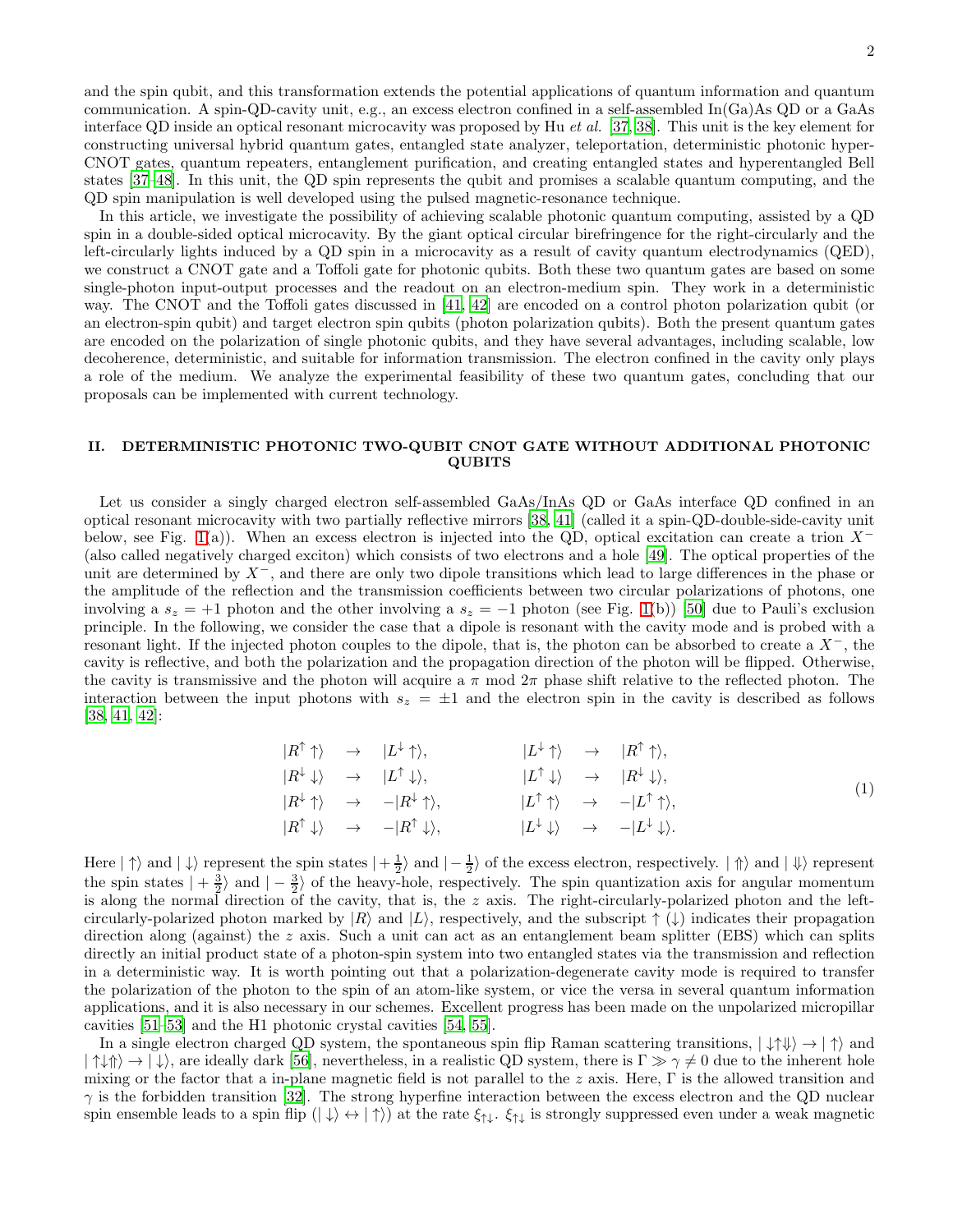

<span id="page-2-0"></span>FIG. 1: (a) Schematic diagram for a spin-QD-double-side-cavity unit. (b) Energy levels and optical property of a negatively charged exciton X<sup>−</sup> in a GaAs/InAs QD or GaAs interface QD confined in an optical resonant microcavity with two partially reflective mirrors.

field B [\[57,](#page-11-8) [58\]](#page-11-9). When  $B = 0$ , the optical transitions do not alter the spin state occupancies [\[32\]](#page-10-8). The energy splitting, which results in a net spin flip, does not occur for charged excitons due to the quenched exchange interaction [\[59,](#page-11-10) [60\]](#page-11-11), and our schemes are immune to energy splitting in principle.

In the following, we will utilize this EBS to construct a photonic two-qubit CNOT gate.

Figure [2](#page-3-0) shows the principle of the present deterministic scheme for implementing a photonic two-qubit CNOT gate which requires no auxiliary photonic qubits. Now, let us describe the quantum circuit in detail. Suppose the control photon c, the target photon t, and the excess electron-medium  $e$  in the cavity are prepared in the states

$$
|\psi\rangle_c^p = \alpha_c |R\rangle_c + \beta_c |L\rangle_c, |\psi\rangle_t^p = \alpha_t |R\rangle_t + \beta_t |L\rangle_t, |\psi\rangle^e = |\downarrow\rangle,
$$
 (2)

respectively. Here  $|\alpha_c|^2 + |\beta_c|^2 = |\alpha_t|^2 + |\beta_t|^2 = 1$ .

First, the control photon c is sent into the input port  $c_{in}$  and it reaches PBS<sub>1</sub>. PBS<sub>1</sub> transmits the right-circularlypolarized photon and reflects the left-circularly-polarized photon, which results in the fact that the control photon in the state  $|R\rangle_{c,2}$  is injected into the cavity and the control photon in the state  $|L\rangle_{c,1}$  deserts the cavity. That is, PBS<sub>1</sub> transforms the initial state of the whole system  $|\Omega_0\rangle$  into  $|\Omega_1\rangle$ . Here

$$
|\Omega_0\rangle = |\psi\rangle_c^p \otimes |\psi\rangle_t^p \otimes |\psi\rangle^e,
$$
\n(3)

$$
|\Omega_1\rangle = (\alpha_c \alpha_t |R^{\downarrow}\rangle_{c,2}|R\rangle_t + \alpha_c \beta_t |R^{\downarrow}\rangle_{c,2}|L\rangle_t + \beta_c \alpha_t |L\rangle_{c,1}|R\rangle_t + \beta_c \beta_t |L\rangle_{c,1}|L\rangle_t)|\downarrow\rangle. \tag{4}
$$

The subscript  $i$   $(i = 1, 2, \cdots)$  of  $|R\rangle_{c, i}$   $(|L\rangle_{c, i})$  denotes the photon is in the state  $|R\rangle$   $(|L\rangle)$  emitting from spatial mode i. Before and after the control photon coming from spatial mode 2 interacts with the QD inside the cavity, a Hadamard operation  $(H_p, i.e.,$  passing through  $HWP_1$  whose optical axes is set to be  $22.5^{\circ}$ ) is performed on it and a Hadamard operation  $(H_e, e.g.,$  using a  $\pi/2$  microwave pulse or an optical pulse [\[34](#page-10-11)[–36\]](#page-10-12)) is also performed on the electron, simultaneously. These two Hadamard operations complete the transformations as following:

$$
|R\rangle \xrightarrow{H_p} \frac{1}{\sqrt{2}}(|R\rangle + |L\rangle), \qquad |L\rangle \xrightarrow{H_p} \frac{1}{\sqrt{2}}(|R\rangle - |L\rangle), \qquad (5)
$$

$$
|\uparrow\rangle \xrightarrow{H_e} |\rightarrow\rangle \equiv \frac{1}{\sqrt{2}}(|\uparrow\rangle + |\downarrow\rangle), \qquad |\downarrow\rangle \xrightarrow{H_e} |\leftarrow\rangle \equiv \frac{1}{\sqrt{2}}(|\uparrow\rangle - |\downarrow\rangle). \tag{6}
$$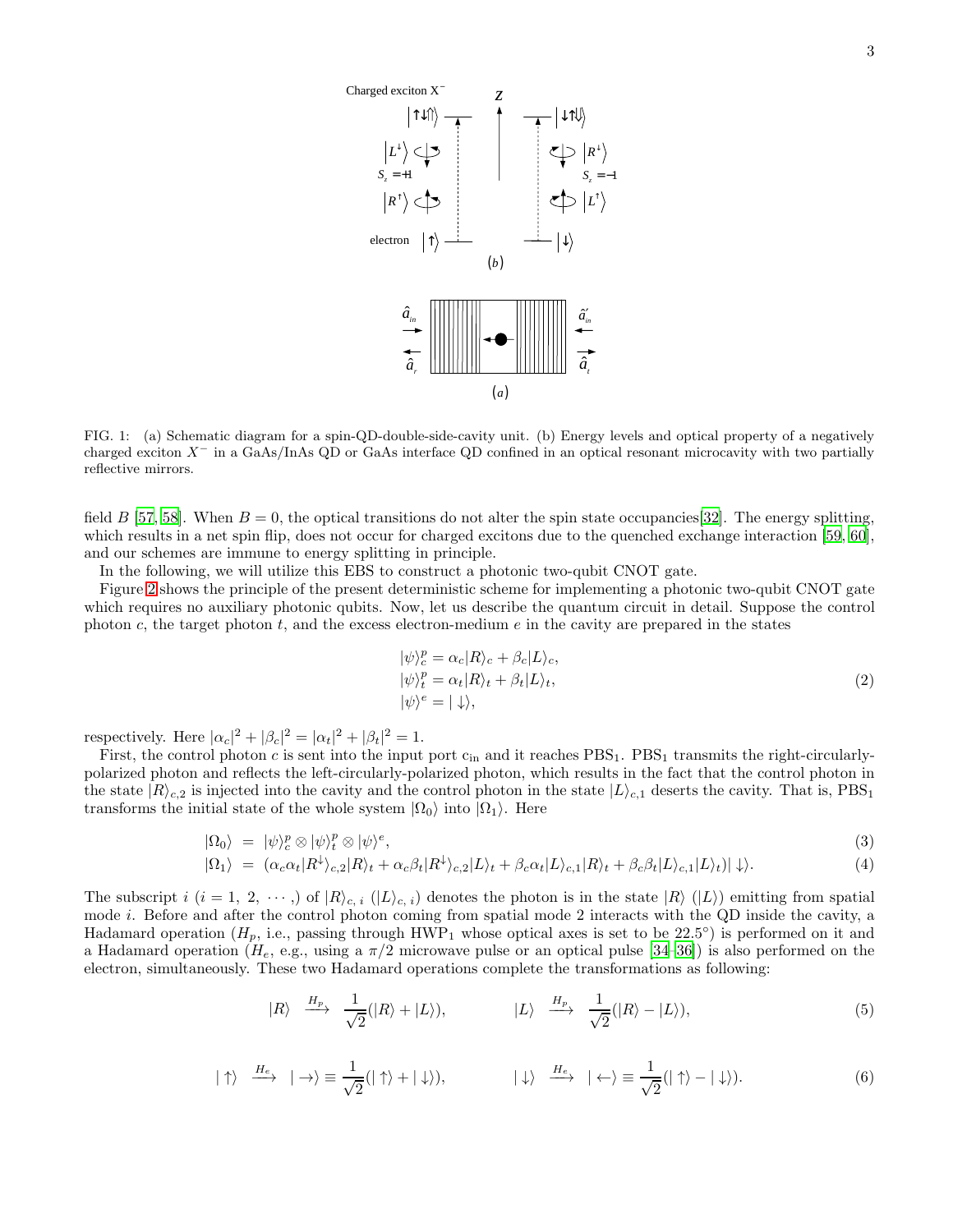

<span id="page-3-0"></span>FIG. 2: Quantum circuit for implementing a deterministic photonic two-qubit CNOT gate without additional photonic qubits via a spin-QD-double-side-cavity system. PBS<sub>i</sub>  $(i = 1, 2, 3, 4)$  transmits the photon in the right-circularly-polarized state  $|R\rangle$ and reflects the photon in the left-circularly-polarized state  $|L\rangle$ , respectively. HWP<sub>j</sub> (j = 1, 2) is used to perform a Hadamard operation on the polarization of photons, that is,  $|R\rangle \leftrightarrow \frac{1}{\sqrt{2}}(|R\rangle + |L\rangle)$  and  $|L\rangle \leftrightarrow \frac{1}{\sqrt{2}}(|R\rangle - |L\rangle)$ . DL is the time-delay device for making the photons from spatial modes 5 and 1 reach PBS<sub>3</sub> simultaneously, that is, fiber loops for the storage of the photon for the time needed by the interaction between the single photon and the QD.

After the photon emitting from spatial mode 2 interacts with the QD inside the cavity, one can obtain

$$
|\Omega_2\rangle = -\frac{1}{2}\alpha_c \alpha_t (|R^{\downarrow}\rangle_{c,3} + |L^{\uparrow}\rangle_{c,4})|R\rangle_t (|\uparrow\rangle + |\downarrow\rangle) - \frac{1}{2}\alpha_c \beta_t (|R^{\downarrow}\rangle_{c,3} + |L^{\uparrow}\rangle_{c,4})|L\rangle_t (|\uparrow\rangle + |\downarrow\rangle) + (\beta_c \alpha_t |L\rangle_{c,1}|R\rangle_t + \beta_c \beta_t |L\rangle_{c,1}|L\rangle_t)| \leftarrow \rangle.
$$
\n(7)

 $\text{PBS}_2$  transforms  $|R^{\downarrow}\rangle_{c,3}$  and  $|L^{\uparrow}\rangle_{c,4}$  into  $|R^{\downarrow}\rangle_{c,5}$  and  $|L^{\uparrow}\rangle_{c,5}$ , respectively, and then an  $H_p$  (i.e., passing through HWP<sub>2</sub>) and an  $H_e$  are performed on the control photon and the electron, respectively. After the wave-packets emitting from spatial modes  $1$  and  $5$  arrive  $PBS<sub>3</sub>$  simultaneously, one can obtain

$$
|\Omega_3\rangle = -\alpha_c \alpha_t |R\rangle_{c,6}|R\rangle_t |\uparrow\rangle - \alpha_c \beta_t |R\rangle_{c,6}|L\rangle_t |\uparrow\rangle + \beta_c \alpha_t |L\rangle_{c,6}|R\rangle_t |\downarrow\rangle + \beta_c \beta_t |L\rangle_{c,6}|L\rangle_t |\downarrow\rangle.
$$
 (8)

Next, the target photon t is injected into the cavity through the input port  $t_{in}$ . PBS<sub>4</sub> completes the transformations  $|R\rangle_t \xrightarrow{\text{PBS}_4} |R^{\downarrow}\rangle_{t, 8}$  and  $|L\rangle_t \xrightarrow{\text{PBS}_4} |L^{\uparrow}\rangle_{t, 7}$ . After the target photon interacts with the QD, it is emitted from path 9. This nonlinear interaction transforms the state of the whole system into

$$
|\Omega_4\rangle = (\alpha_c \alpha_t |R\rangle_{c,6}|R\rangle_{t,9} + \alpha_c \beta_t |R\rangle_{c,6}|L\rangle_{t,9})|\uparrow\rangle + (\beta_c \alpha_t |L\rangle_{c,6}|L\rangle_{t,9} + \beta_c \beta_t |L\rangle_{c,6}|R\rangle_{t,9})|\downarrow\rangle.
$$
\n(9)

At last, one performs an  $H_e$  on the excess electron and measures it in the basis  $\{|\uparrow\rangle, |\downarrow\rangle\}$ . According to the outcome of this measurement, a proper feed-forward operation is performed on the control qubit to complete the CNOT gate. If the spin is in the state  $|\downarrow\rangle$ ,  $\sigma_z = |R\rangle\langle R| - |L\rangle\langle L|$  is performed on the photon emitting from the output port c<sub>out</sub>. Otherwise, nothing is performed on the photons from both c<sub>out</sub> and t<sub>out</sub>. With these measurement and operation, the state of the two-photon system becomes

$$
|\psi_{ct}\rangle = \alpha_c \alpha_t |R\rangle_{c,6} |R\rangle_{t,9} + \alpha_c \beta_t |R\rangle_{c,6} |L\rangle_{t,9} + \beta_c \alpha_t |L\rangle_{c,6} |L\rangle_{t,9} + \beta_c \beta_t |L\rangle_{c,6} |R\rangle_{t,9}.
$$
\n
$$
(10)
$$

One can see that the state of the target photonic qubit is flipped when the control photonic qubit is in the state  $|L\rangle$ , while it does not change when the control photon is in the state  $|R\rangle$ , compared to the original state of the two-photon system  $|\psi\rangle_c^p \otimes |\psi\rangle_t^p$ . That is, the quantum circuit shown in Fig. [2](#page-3-0) can be used to achieve a deterministic CNOT gate on two photonic qubits with a success probability of 100% in principle.

#### III. DETERMINISTIC TOFFOLI GATE FOR THREE PHOTONIC QUBITS

The schematic diagram for implementing a deterministic three-qubit Toffoli gate, which performs a NOT operation on the target qubit if and only if (iff) both the two control qubits are in the polarization state  $|L\rangle$ , is shown in Fig.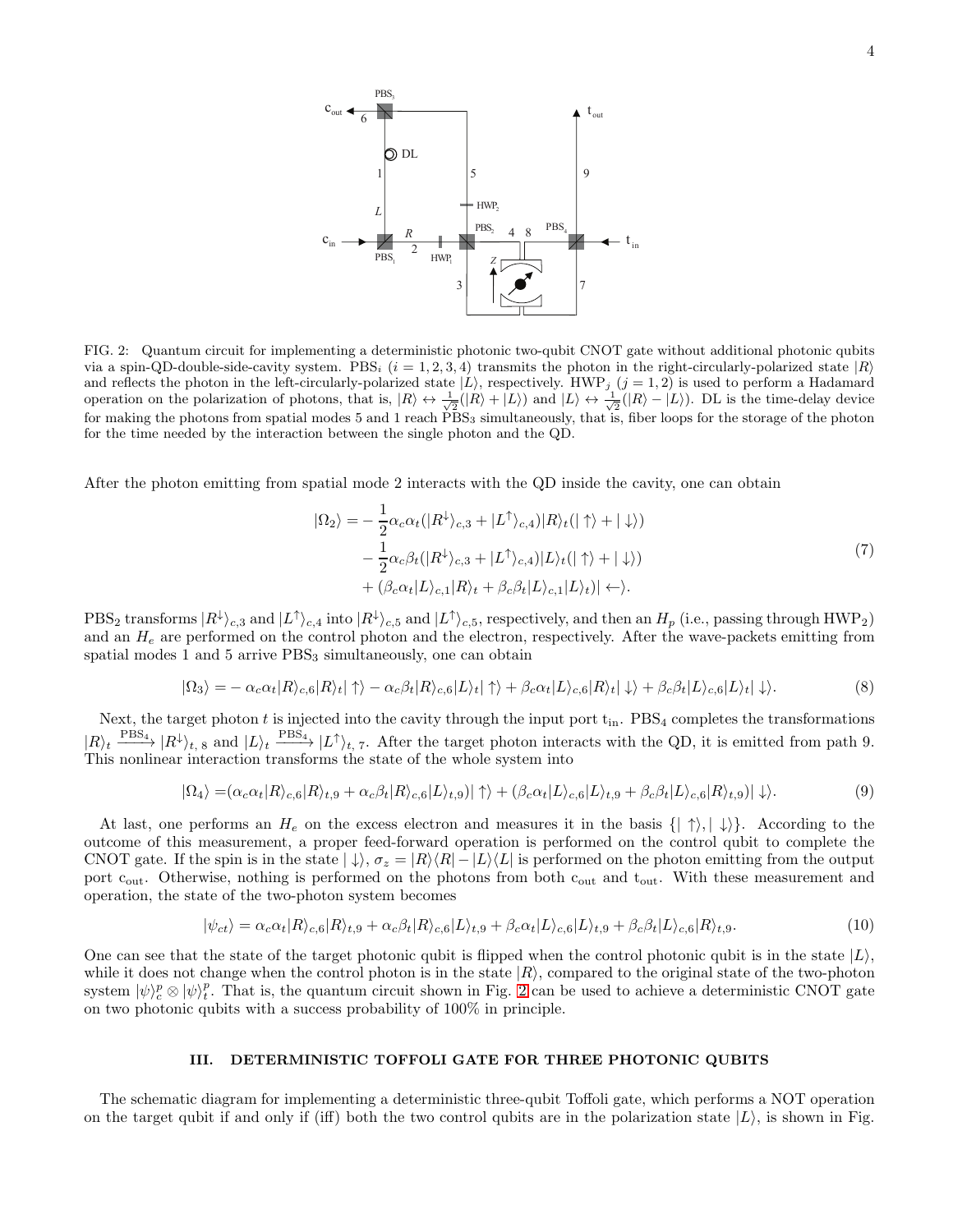

<span id="page-4-0"></span>FIG. 3: Schematic diagram for implementing a deterministic photonic three-qubit Toffoli gate. The implementation of the Toffoli gate is divided into two processes shown in (a) and (b), and the cavity is just the same one for the first and the second control qubits to interact with the spin in sequence. The phase shifter  $P_{\pi}$  contributes a  $\pi$  phase shift to the photon passing through it. The working states of the optical switches  $S_1$  and  $S_2$  shown in (c) and (d) can be controlled accurately by computer.  $S_1$  leads the photon emitting from spatial mode 11 to 12 until  $t = T_0 + 2T_1 + T_2$ , and then leads the photon emitting from spatial mode 11 to 14 from  $t = T_0 + 2T_1 + T_2$  to  $t = T_0 + 3T_1 + T_2 + T_3$ . When  $T_0 + 3T_1 + T_2 + T_3 < t < T_0 + 4T_1 + 2T_2 + T_3$ , S<sub>1</sub> turns back to spatial mode 12 again.  $T_0$  is the time for the single-photon process PBS<sub>4</sub>-S<sub>2</sub>, while  $T_1$  for S<sub>2</sub>-PBS<sub>5</sub>-cavity-PBS<sub>5</sub>-S<sub>1</sub>,  $T_2$  for  $S_1$ -HWP<sub>3</sub>-S<sub>2</sub>, and  $T_3$  for  $S_2$ -S<sub>1</sub>. DL in (a) is used for the storage of the photon for the time needed by the interaction between the single photon and the QD, while DL in (b) is four times of (a).

[3.](#page-4-0) Suppose the inputting control photons  $c_1$  and  $c_2$ , and the target photon t are prepared in arbitrary polarization superposition states as follows:

$$
\begin{aligned} |\psi\rangle_{c_1}^p &= \alpha_{c_1} |R\rangle_{c_1} + \beta_{c_1} |L\rangle_{c_1}, \\ |\psi\rangle_{c_2}^p &= \alpha_{c_2} |R\rangle_{c_2} + \beta_{c_2} |L\rangle_{c_2}, \\ |\psi\rangle_t^p &= \alpha_t |R\rangle_t + \beta_t |L\rangle_t. \end{aligned} \tag{11}
$$

Here  $|\alpha_{c_1}|^2 + |\beta_{c_1}|^2 = |\alpha_{c_2}|^2 + |\beta_{c_2}|^2 = |\alpha_t|^2 + |\beta_t|^2 = 1$ . To show the principle of the present Toffoli gate explicitly, we give the evolution of the whole system composed of two control photons  $c_1$  and  $c_2$ , a target photon t, and an excess electron-medium below. Its initial state is

$$
|\Xi_0\rangle = |\psi\rangle_{c_1}^p \otimes |\psi\rangle_{c_2}^p \otimes |\psi\rangle_t^p \otimes |\uparrow\rangle. \tag{12}
$$

Here  $|\uparrow\rangle$  is the initial state of the excess electron-medium confined in the QD inside the cavity.

First, the first control photon  $c_1$  is injected into the input port  $c_{1in}$  (depicted in Fig. [3\(](#page-4-0)a)). PBS<sub>1</sub> splits the control photon into two wave-packets, that is,  $|R\rangle_{c_1} \rightarrow |R^{\downarrow}\rangle_{c_1,2}$  and  $|L\rangle_{c_1} \rightarrow |L\rangle_{c_1,1}$ . The photon in the state  $|R^{\downarrow}\rangle_{c_1,2}$  is injected into the cavity, while the photon in the state  $|L\rangle_{c_1,1}$  does not interact with the QD inside the cavity. With the same arguments as made for the CNOT gate above, we find that after the first control photon  $c_1$  interacts with the QD inside the cavity, it is emitted from the output port  $c_{1out}$  with the state of the whole system as

$$
|\Xi_1\rangle = \left[ (-\alpha_{c_1}\alpha_{c_2}|R\rangle_{c_{1,6}}|R\rangle_{c_2} - \alpha_{c_1}\beta_{c_2}|R\rangle_{c_{1,6}}|L\rangle_{c_2}) | \downarrow \rangle + (\beta_{c_1}\alpha_{c_2}|L\rangle_{c_{1,6}}|R\rangle_{c_2} + \beta_{c_1}\beta_{c_2}|L\rangle_{c_{1,6}}|L\rangle_{c_2}) | \uparrow \rangle \right] \otimes (\alpha_t|R\rangle_t + \beta_t|L\rangle_t).
$$
\n(13)

Second, the second control photon  $c_2$  is injected into the input port  $c_{2in}$  (depicted in Fig. [3\(](#page-4-0)b)), and then  $|R\rangle_{c_2} \xrightarrow{\text{PBS}_4}$  $|R^{\downarrow}\rangle_{c_2}$ , 7 and  $|L\rangle_{c_2}$   $\frac{\text{PBS}_4}{\text{B}}$   $|L\rangle_{c_2}$ , 8. The photon in the state  $|R^{\downarrow}\rangle_{c_2}$ , is injected into the cavity and interacts with the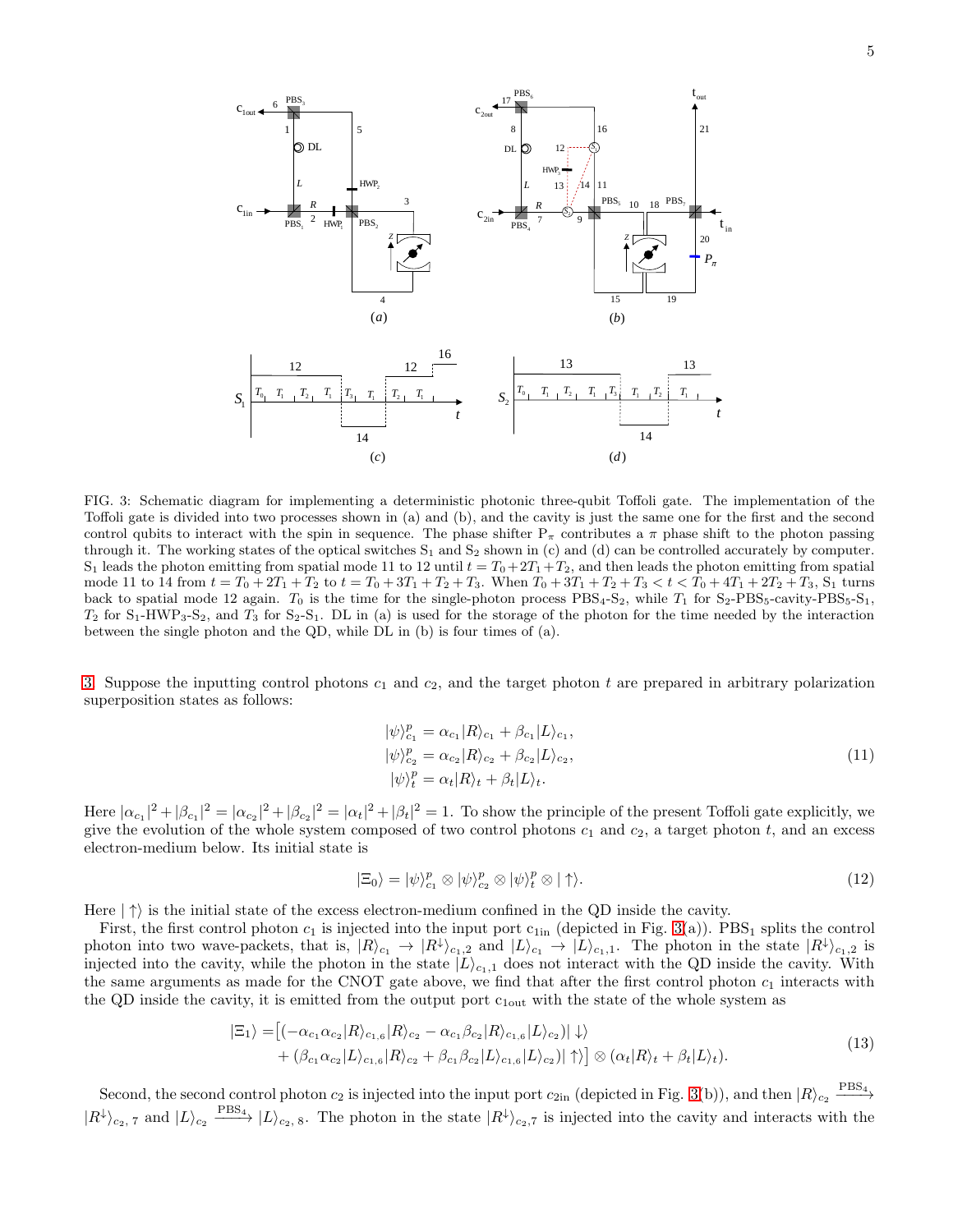6

QD inside the cavity, while the photon in the state  $|L\rangle_{c_2,8}$  does not pass through the cavity. The interaction between the QD and the second control photon coming from path 7 transforms the state of the whole system into

$$
|\Xi_2\rangle = [(-\alpha_{c_1}\alpha_{c_2}|R\rangle_{c_{1,6}}|L^{\uparrow}\rangle_{c_2,11} - \alpha_{c_1}\beta_{c_2}|R\rangle_{c_{1,6}}|L\rangle_{c_2,8})| \downarrow\rangle + (-\beta_{c_1}\alpha_{c_2}|L\rangle_{c_{1,6}}|R^{\downarrow}\rangle_{c_2,11} + \beta_{c_1}\beta_{c_2}|L\rangle_{c_{1,6}}|L\rangle_{c_2,8})| \uparrow\rangle] \otimes (\alpha_t|R\rangle_t + \beta_t|L\rangle_t).
$$
\n(14)

Next, we lead the photon in the state  $|L^{\uparrow}\rangle_{c_2,11}$  or  $|R^{\downarrow}\rangle_{c_2,11}$  to spatial mode 12 with the optical switch  $S_1$ , that is,  $|L^{\uparrow}\rangle_{c_2,11} \xrightarrow{S_2} |L^{\uparrow}\rangle_{c_2,12}$  and  $|R^{\downarrow}\rangle_{c_2,11} \xrightarrow{S_2} |R^{\downarrow}\rangle_{c_2,12}$ . Before the photon reaches the optical switch  $S_2$ , Hadamard operations  $H_p$  (i.e., passing through HWP<sub>3</sub>) and  $H_e$  are performed on the photon and the electron, respectively. The interaction between the second control photon coming from path 13 and the QD transforms the state of the system into

$$
|\Xi_{3}\rangle = \left[\frac{\alpha_{c_{1}}\alpha_{c_{2}}}{2}|R\rangle_{c_{1,6}}(|R^{\downarrow}\rangle_{c_{2},11} - |L^{\uparrow}\rangle_{c_{2},11})(|\uparrow\rangle - |\downarrow\rangle) - \alpha_{c_{1}}\beta_{c_{2}}|R\rangle_{c_{1,6}}|L\rangle_{c_{2},8}| \leftrightarrow + \frac{\beta_{c_{1}}\alpha_{c_{2}}}{2}|L\rangle_{c_{1,6}}(|R^{\downarrow}\rangle_{c_{2},11} + |L^{\uparrow}\rangle_{c_{2},11})(|\uparrow\rangle - |\downarrow\rangle) + \beta_{c_{1}}\beta_{c_{2}}|L\rangle_{c_{1,6}}|L\rangle_{c_{2},8}| \rightarrow\rangle\right]
$$
(15)  

$$
\otimes (\alpha_{t}|R\rangle_{t} + \beta_{t}|L\rangle_{t}).
$$

<span id="page-5-0"></span>Subsequently, an  $H_e$  is performed on the electron, which transforms the state of the system into

$$
|\Xi_4\rangle = \left[\frac{\alpha_{c_1}\alpha_{c_2}}{\sqrt{2}}|R\rangle_{c_{1,6}}(|R^{\downarrow}\rangle_{c_2,11} - |L^{\uparrow}\rangle_{c_2,11})|\downarrow\rangle - \alpha_{c_1}\beta_{c_2}|R\rangle_{c_{1,6}}|L\rangle_{c_2,8}|\downarrow\rangle + \frac{\beta_{c_1}\alpha_{c_2}}{\sqrt{2}}|L\rangle_{c_{1,6}}(|R^{\downarrow}\rangle_{c_2,11} + |L^{\uparrow}\rangle_{c_2,11})|\downarrow\rangle + \beta_{c_1}\beta_{c_2}|L\rangle_{c_{1,6}}|L\rangle_{c_2,8}|\uparrow\rangle\right] \otimes (\alpha_t|R\rangle_t + \beta_t|L\rangle_t).
$$
\n(16)

Next, we lead the photon in the state  $|L^{\uparrow}\rangle_{c_2,11}$  or  $|R^{\downarrow}\rangle_{c_2,11}$  to spatial path 14 for interacting with the QD inside the cavity again by using the switch  $S_1$ . The evolution of the lead-back photon can be described by the processes  $|R^{\downarrow}\rangle_{c_2,11} \xrightarrow{S_1} |R^{\downarrow}\rangle_{c_2,14} \xrightarrow{S_2} |R^{\downarrow}\rangle_{c_2,9} \xrightarrow{PBS_5} |R^{\downarrow}\rangle_{c_2,10}$  and  $|L^{\uparrow}\rangle_{c_2,11} \xrightarrow{S_1} |L^{\uparrow}\rangle_{c_2,14} \xrightarrow{S_2} |L^{\uparrow}\rangle_{c_2,9} \xrightarrow{PBS_5} |L^{\uparrow}\rangle_{c_2,15}$ , respectively.

Third, as depicted in Fig. [3\(](#page-4-0)b), the target photon t is injected into the input port  $t_{\rm in}$  and interacts with the QD inside the cavity after an  $H_e$  is performed on the electron described by Eq. [\(16\)](#page-5-0) and before the photon emitting from path 11 interacts with the QD. The evolution of the target photon t can be described by the processes  $|R^{\downarrow}\rangle_t$   $\uparrow$  $\rangle \xrightarrow{\text{PBS}_7} |R^{\downarrow}\rangle_{t,18} | \uparrow \rangle \xrightarrow{\text{cavity}} - |R^{\downarrow}\rangle_{t,19} | \uparrow \rangle \xrightarrow{\text{P}_{\pi}} |R^{\downarrow}\rangle_{t,20} | \uparrow \rangle \xrightarrow{\text{PBS}_7} |R^{\downarrow}\rangle_{t,21} | \uparrow \rangle, |R^{\downarrow}\rangle_{t,1} | \downarrow \rangle \xrightarrow{\text{PBS}_7} |R^{\downarrow}\rangle_{t,18} | \downarrow \rangle \xrightarrow{\text{cavity}}$  $|L^{\uparrow}\rangle_{t,18}|\downarrow\rangle \xrightarrow{\text{PBS}_{7}} |L^{\uparrow}\rangle_{t,21}|\downarrow\rangle, |L^{\uparrow}\rangle_{t}|\uparrow\rangle \xrightarrow{\text{PBS}_{7}} |L^{\uparrow}\rangle_{t,20}|\uparrow\rangle \xrightarrow{\text{PBS}_{7}} |L^{\uparrow}\rangle_{t,19}|\uparrow\rangle \xrightarrow{\text{cavity}} |L^{\uparrow}\rangle_{t,18}|\uparrow\rangle \xrightarrow{\text{PBS}_{7}} |L^{\uparrow}\rangle_{t,21}|\uparrow\rangle,$  and  $|L^{\uparrow}\rangle_t |\downarrow\rangle \xrightarrow{\text{PBS}_{7}} |L^{\uparrow}\rangle_{t,20} |\downarrow\rangle \xrightarrow{\text{P}_{\pi}} -|L^{\uparrow}\rangle_{t,19} |\downarrow\rangle \xrightarrow{\text{cavity}} -|R^{\downarrow}\rangle_{t,19} |\downarrow\rangle \xrightarrow{\text{P}_{\pi}} |R^{\downarrow}\rangle_{t,20} \xrightarrow{\text{PBS}_{7}} |R^{\downarrow}\rangle_{t,21}$ , respectively.

Fourth, we perform an  $H_e$  on the electron after the target photon t interacts with the QD and before the second control photon  $c_2$  in the state  $|R^{\downarrow}\rangle_{c_2,10}$  or  $|L^{\uparrow}\rangle_{c_2,15}$  interacts with the QD. After  $|R^{\downarrow}\rangle_{c_2,10}$  and  $|L^{\uparrow}\rangle_{c_2,15}$  interact with the QD, the state of the whole system becomes

$$
|\Xi_{5}\rangle = -\frac{\alpha_{c_{1}}\alpha_{c_{2}}}{2}|R\rangle_{c_{1,6}}(|R^{\downarrow}\rangle_{c_{2},11} - |L^{\uparrow}\rangle_{c_{2},11})(\alpha_{t}|L\rangle_{t,21} + \beta_{t}|R\rangle_{t,21})(|\uparrow\rangle - |\downarrow\rangle) - \alpha_{c_{1}}\beta_{c_{2}}|R\rangle_{c_{1,6}}|L\rangle_{c_{2,8}}(\alpha_{t}|L\rangle_{t,21} + \beta_{t}|R\rangle_{t,21})| \leftrightarrow -\frac{\beta_{c_{1}}\alpha_{c_{2}}}{2}|L\rangle_{c_{1,6}}(|R^{\downarrow}\rangle_{c_{2},11} + |L^{\uparrow}\rangle_{c_{2},11})(\alpha_{t}|L\rangle_{t,21} + \beta_{t}|R\rangle_{t,21})(|\uparrow\rangle + |\downarrow\rangle) +\beta_{c_{1}}\beta_{c_{2}}|L\rangle_{c_{1,6}}|L\rangle_{c_{2,8}}(\alpha_{t}|R\rangle_{t,21} + \beta_{t}|L\rangle_{t,21})| \rightarrow\rangle.
$$
\n(17)

Next, we lead the photon emitting from path 11 to path 12 by using the switch  $S_1$   $(|R^{\downarrow}\rangle_{c_2,11} \xrightarrow{S_1} |R^{\downarrow}\rangle_{c_2,12}$ ,  $|L^{\uparrow}\rangle_{c_2,11} \stackrel{S_1}{\longrightarrow} |L^{\uparrow}\rangle_{c_2,12}$  for passing through HWP<sub>3</sub> (i.e., an  $H_p$  is performed on  $|R^{\downarrow}\rangle_{c_2,12}$  and  $|L^{\uparrow}\rangle_{c_2,12}$ ). Also, an  $H_e$ is performed on the electron. When the photon is emitted from spatial mode 13, it is led to the cavity by  $S_2$ . After the photon interacts with the QD inside the cavity, it is emitted from path 16 with the state of the whole system as

$$
|\Xi_{6}\rangle = -\alpha_{c_{1}}\alpha_{c_{2}}|R\rangle_{c_{1,6}}|R^{\downarrow}\rangle_{c_{2},16}(\alpha_{t}|L\rangle_{t,21} + \beta_{t}|R\rangle_{t,21})|\downarrow\rangle - \alpha_{c_{1}}\beta_{c_{2}}|R\rangle_{c_{1,6}}|L\rangle_{c_{2},8}(\alpha_{t}|L\rangle_{t,21} + \beta_{t}|R\rangle_{t,21})|\downarrow\rangle + \beta_{c_{1}}\alpha_{c_{2}}|L\rangle_{c_{1,6}}|R^{\downarrow}\rangle_{c_{2},16}(\alpha_{t}|L\rangle_{t,21} + \beta_{t}|R\rangle_{t,21})|\uparrow\rangle + \beta_{c_{1}}\beta_{c_{2}}|L\rangle_{c_{1,6}}|L\rangle_{c_{2},8}(\alpha_{t}|R\rangle_{t,21} + \beta_{t}|L\rangle_{t,21})|\uparrow\rangle.
$$
\n(18)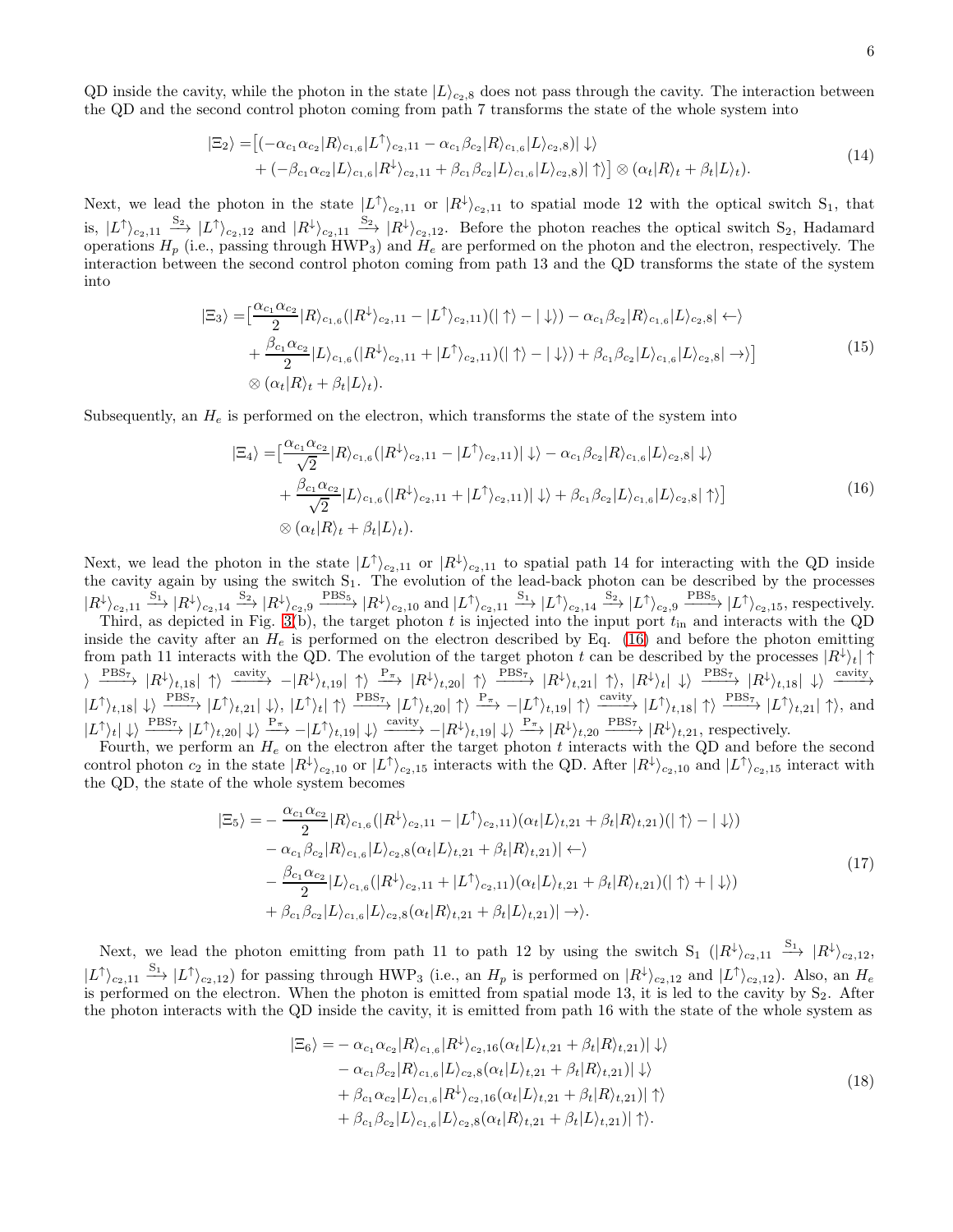When the photons in the states  $|R^{\downarrow}\rangle_{c_2, 16}$  and  $|L\rangle_{c_2, 8}$  pass through PBS<sub>6</sub> simultaneously, the state of the whole system becomes

$$
|\Xi_7\rangle = -\alpha_{c_1}\alpha_{c_2}|R\rangle_{c_{1,6}}|R\rangle_{c_2,17}(\alpha_t|L\rangle_{t,21} + \beta_t|R\rangle_{t,21})| \downarrow\rangle - \alpha_{c_1}\beta_{c_2}|R\rangle_{c_{1,6}}|L\rangle_{c_2,17}(\alpha_t|L\rangle_{t,21} + \beta_t|R\rangle_{t,21})| \downarrow\rangle + \beta_{c_1}\alpha_{c_2}|L\rangle_{c_{1,6}}|R\rangle_{c_2,17}(\alpha_t|L\rangle_{t,21} + \beta_t|R\rangle_{t,21})| \uparrow\rangle + \beta_{c_1}\beta_{c_2}|L\rangle_{c_{1,6}}|L\rangle_{c_2,17}(\alpha_t|R\rangle_{t,21} + \beta_t|L\rangle_{t,21})| \uparrow\rangle.
$$
\n(19)

Fifth, an  $H_e$  is first performed on the electron and then a measurement in the basis  $\{|\uparrow\rangle, |\downarrow\rangle\}$  is taken on it. In order to complete the Toffoli gate with a success probability of 100%,  $-\sigma_z = -|R\rangle\langle R| + |L\rangle\langle L|$  and  $\sigma_x = |R\rangle\langle L| + |L\rangle\langle R|$ are performed on the outing control photon  $c_1$  and the outing target photon t, respectively iff the spin is in  $|\uparrow\rangle$ .  $\sigma_x$  is performed on the outing target photon t iff the spin is in  $|\downarrow\rangle$ . After these operations, the finial state of the three-photon system becomes

$$
|\Psi_T\rangle = \alpha_{c_1}\alpha_{c_2}|R\rangle_{c_{1,6}}|R\rangle_{c_2,17}(\alpha_t|R\rangle_{t,21} + \beta_t|L\rangle_{t,21}) + \alpha_{c_1}\beta_{c_2}|R\rangle_{c_{1,6}}|L\rangle_{c_2,17}(\alpha_t|R\rangle_{t,21} + \beta_t|L\rangle_{t,21}) + \beta_{c_1}\alpha_{c_2}|L\rangle_{c_{1,6}}|R\rangle_{c_2,17}(\alpha_t|R\rangle_{t,21} + \beta_t|L\rangle_{t,21}) + \beta_{c_1}\beta_{c_2}|L\rangle_{c_{1,6}}|L\rangle_{c_2,17}(\alpha_t|L\rangle_{t,21} + \beta_t|R\rangle_{t,21}).
$$
\n(20)

One can see that the state of the target photonic qubit t is flipped when both the two control photonic qubits  $c_1$  and  $c_2$  are in the state  $|L\rangle$ , compared to the initial state of the photon system composed of the three photonic qubits. That is, the quantum circuit shown in Fig. [3](#page-4-0) can be used to construct a Toffoli gate on a three-photon system in a deterministic way.

#### IV. DISCUSSION AND SUMMARY

Let us discuss the feasibility to implement our proposals in a promising system with a GaAs- or InAs-based QD confined in an optical resonant microcavity with two partially reflective mirrors.

We can briefly review the reflection and the transmission coefficients of the cavities, for describing the photon-spin interaction in the system. It is known that they can be obtained by solving the Heisenberg equations of motion for the cavity field operator  $\hat{a}$  and the QD dipole operator  $\sigma_{-}$ 

$$
\frac{d\hat{a}}{dt} = -\left[i(\omega_c - \omega) + \kappa + \frac{\kappa_s}{2}\right]\hat{a} - g\sigma_- - \sqrt{\kappa}\,\hat{a}_{in} - \sqrt{\kappa}\,\hat{a}'_{in} + \hat{H},\n\frac{d\sigma_-}{dt} = -\left[i(\omega_{X^-} - \omega) + \frac{\gamma}{2}\right]\sigma_- - g\sigma_z\,\hat{a} + \hat{G},
$$
\n(21)

combining with the input-output relations for the cavity [\[61\]](#page-11-12)

$$
\hat{a}_r = \hat{a}_{in} + \sqrt{\kappa} \,\hat{a}, \qquad \qquad \hat{a}_t = \hat{a}'_{in} + \sqrt{\kappa} \,\hat{a}, \qquad (22)
$$

and taking  $\langle \sigma_z \rangle \approx -1$ . Hu et al. [\[38\]](#page-10-14) presented an explicit expression for the transmission coefficient  $t(\omega)$  and the reflection coefficient  $r(\omega)$ . They can be expressed as

<span id="page-6-0"></span>
$$
t(\omega) = \frac{-\kappa \left[ i(\omega_X - \omega) + \frac{\gamma}{2} \right]}{\left[ i(\omega_X - \omega) + \frac{\gamma}{2} \right] \left[ i(\omega_c - \omega) + \kappa + \frac{\kappa_s}{2} \right] + g^2}, \qquad r(\omega) = 1 + t(\omega). \tag{23}
$$

Here  $\omega$ ,  $\omega_c$ , and  $\omega_{X^-}$  denote the frequencies of the external field (probe photon), the cavity mode, and the X<sup>-</sup> transition, respectively. g denotes the X<sup>−</sup> cavity coupling rate.  $\gamma/2$ ,  $\kappa$ , and  $\kappa_s/2$  denote the decay rates of the X<sup>−</sup> dipole, the cavity field, and the leaky modes (side leakage), respectively. As shown in Fig. [1\(](#page-2-0)a),  $\hat{H}$  and  $\hat{G}$  are the noise operators related to the reservoirs needed to conserve the commutation.  $\hat{a}_{in}$   $(\hat{a}'_{in})$  and  $(\hat{a}_t)$  are the input field operators and the output field operators, respectively.

The reflected and the transmitting lights feel phase shifts due to the complex reflection and transmission coefficients given by Eq. [\(23\)](#page-6-0), and the phase shift can be adjusted by  $\omega - \omega_c$  ( $\omega_c = \omega_{X-}$ ). In our work, we set the cavity to be resonant with the X<sup>−</sup> and the input photons, that is,  $\omega_c = \omega_{X^-} = \omega$ , and the reflection and the transmission coefficients of the coupled (hot, that is,  $g \neq 0$ ) cavity described by Eq. [\(23\)](#page-6-0) can be simplified as

$$
r = 1 + t, \qquad t = -\frac{\kappa \frac{\gamma}{2}}{\frac{\gamma}{2} \left[ \kappa + \frac{\kappa_s}{2} \right] + g^2}.
$$
\n
$$
(24)
$$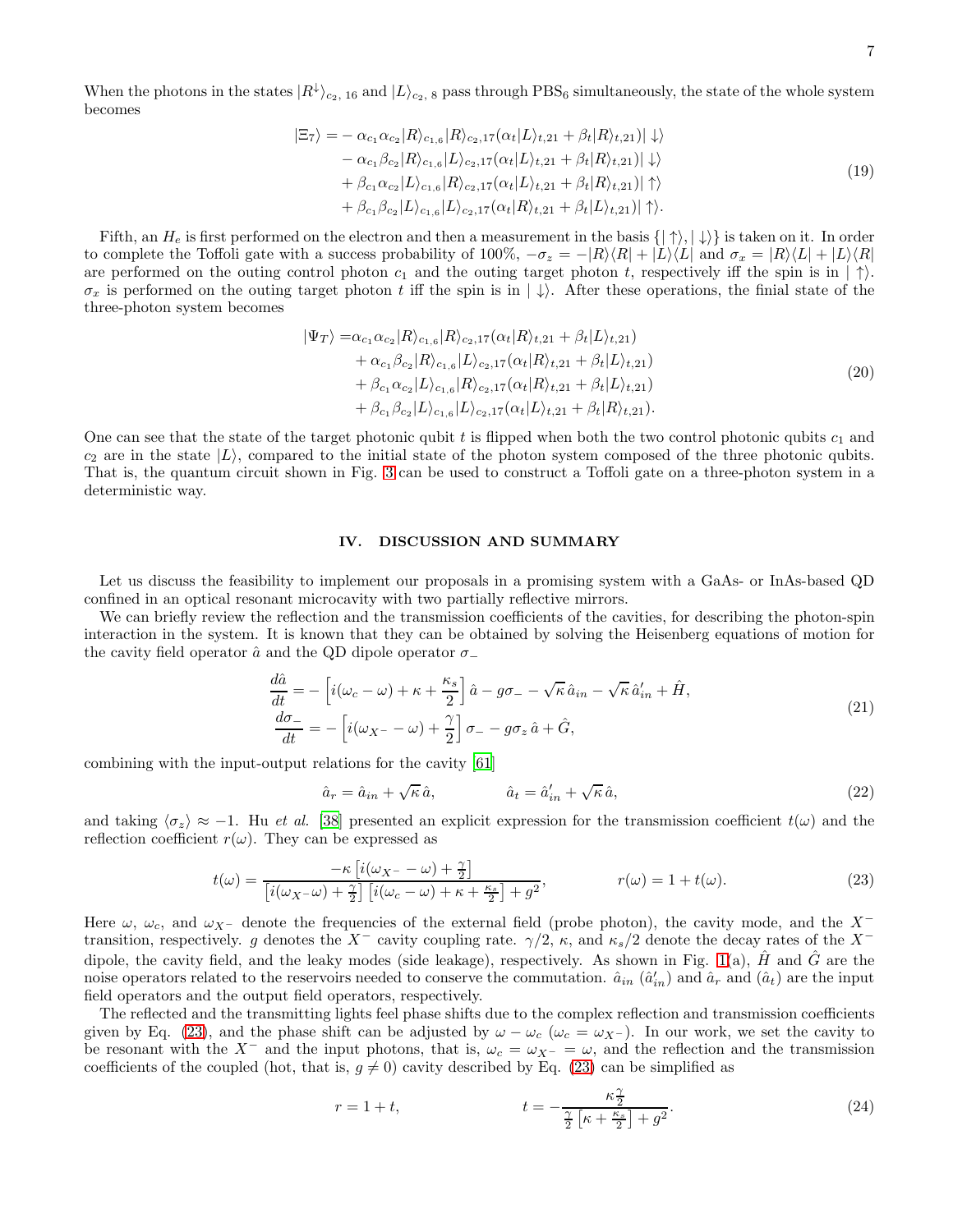By taking  $g=0$ , the reflection and the transmission coefficients of the uncoupled cavity (cold cavity) can be written as

$$
r_0 = \frac{\frac{\kappa_s}{2}}{\kappa + \frac{\kappa_s}{2}}, \qquad t_0 = -\frac{\kappa}{\kappa + \frac{\kappa_s}{2}}.
$$
\n
$$
(25)
$$

Therefore, in a realistic spin-QD-double-side-cavity unit, the change of the input photon states in the system can be described as [\[41\]](#page-10-15)

$$
|R^{\uparrow} \uparrow\rangle \rightarrow |r||L^{\downarrow} \uparrow\rangle + |t||R^{\uparrow} \uparrow\rangle, \qquad |L^{\downarrow} \uparrow\rangle \rightarrow |r||R^{\uparrow} \uparrow\rangle + |t||L^{\downarrow} \uparrow\rangle, |R^{\downarrow} \downarrow\rangle \rightarrow |r||L^{\uparrow} \downarrow\rangle + |t||R^{\downarrow} \downarrow\rangle, \qquad |L^{\uparrow} \downarrow\rangle \rightarrow |r||R^{\downarrow} \downarrow\rangle + |t||L^{\uparrow} \downarrow\rangle, |R^{\downarrow} \uparrow\rangle \rightarrow -|t_0||R^{\downarrow} \uparrow\rangle - |r_0||L^{\uparrow} \uparrow\rangle, \qquad |L^{\uparrow} \uparrow\rangle \rightarrow -|t_0||L^{\uparrow} \uparrow\rangle - |r_0||R^{\downarrow} \uparrow\rangle, |R^{\uparrow} \downarrow\rangle \rightarrow -|t_0||R^{\uparrow} \downarrow\rangle - |r_0||L^{\downarrow} \downarrow\rangle, \qquad |L^{\downarrow} \downarrow\rangle \rightarrow -|t_0||L^{\downarrow} \downarrow\rangle - |r_0||R^{\uparrow} \downarrow\rangle. \qquad (26)
$$

<span id="page-7-0"></span>First, we consider an ideal case in which the side leakage  $\kappa_s$  is much lower than the output coupling rate  $\kappa$  (that is,  $\kappa_s$  is negligible). Hu et al. [\[38](#page-10-14)] pointed out that under this condition,  $|t_0(\omega)| \to 1$ ,  $|r_0(\omega)| \to 0$ ,  $|t(\omega)| \to 0$ , and  $|r(\omega)| \to 1$  can be achieved in the strong coupling regime  $g > (\kappa, \gamma)$ . In this time, Eq. [\(26\)](#page-7-0) becomes Eq. [\(1\)](#page-1-0), and the fidelities and the efficiencies of our gates can achieve unity. Unfortunately, this is a big challenge for QD-micropillar cavities although a significant progress has been made [\[62](#page-11-13), [63](#page-11-14)]. If the cavity side leakage  $\kappa_s$  which will cause bit-flip errors is taken into account, the fidelities of our CNOT and Toffoli gates can be calculated as

$$
F_{\rm CT} = \left[\frac{|t_0| + |r|}{2}\right]^2, \qquad F_{\rm T} = \left[\frac{\xi_1 + 2\xi_2 - \xi_3}{32}\right]^2, \tag{27}
$$

where

$$
\xi_1 = (|t_0| - |r_0| - |t| + |r|) \times [|r_0|(|t_0| - |r_0|)(|t_0| - |r_0| + |r| - |t|)^2 \n+ |r_0|(|r| - |t|)(|t_0| - |r_0| - |r| + |t|)^2 + 4|t_0|(|r| - |t|) + 4(|t_0| - |r_0|)],
$$
\n
$$
\xi_2 = |r|(|t_0| - |r_0|)(|t_0| - |r_0| - |r| + |t|)^2 + |r|(|r| - |t|)(|t_0| - |r_0| + |r| - |t|)^2 \n+ 4|t|(|t_0| - |r_0|) + 4(|r| - |t|),
$$
\n
$$
\xi_3 = |r_0|(|t_0| - |r_0| + |r| - |t|)^2(|t_0| - |r_0| - |r| + |t|)^2.
$$
\n(28)

Here  $F = |\langle \Psi_r | \Psi_i \rangle|^2$ .  $|\Psi_r\rangle$  represents the finial state in a realistic QD-cavity system in our protocols, whereas  $|\Psi_i\rangle$ represents the final state in the ideal condition.

In our work, the efficiency of the gate is defined as the ratio of the the number of the outputting photons to the inputting photons. The efficiencies of the CNOT and Toffoli gates can be expressed as

$$
\eta_{\rm CT} = \frac{1}{3} \left[ \frac{1}{2} + \frac{5\zeta}{4} \right], \qquad \eta_{\rm T} = \frac{1}{4} \left[ 1 + \frac{5\zeta}{4} + \frac{\zeta^4}{32} \right]. \tag{29}
$$

Here  $\zeta = |t_0|^2 + |r_0|^2 + |t|^2 + |r|^2$ .

For QD-cavity systems, strong coupling has been demonstrated. Forchel group [\[62\]](#page-11-13) observed  $q/(\kappa + \kappa_s) \approx 0.5$  for a diameter  $d \approx 1.5 \ \mu m$  micropillar with the quality factor  $Q = 4 \times 8800 \ln(Ga)$ As QD-microcavity.  $g/(\kappa + \kappa_s) \approx 2.4$  for  $d \approx 1.5 \ \mu m, g = 80 \ \mu eV$ , and  $Q = 4 \times 10^4$  In(Ga)As QD-microcavity is also observed by this group [\[62](#page-11-13), [63](#page-11-14)]. Yoshie [\[64\]](#page-11-15) reported  $g/\kappa = 2.4$  for QD-nanocavity. Hu *et al.* [\[40\]](#page-10-17) reported  $g/(\kappa + \kappa_s) \approx 1.0$  for In(Ga)As QD-microcavity in 2011. In 2011, Young et al. [\[65\]](#page-11-16) confirmed  $g > (\kappa + \kappa_s + \gamma)/4$  in pillar microcavity. Fig. [4](#page-8-0) and Fig. [5](#page-8-1) present the fidelities and the efficiencies of our gates vary with  $\kappa_s/\kappa$  and  $g/\kappa$ . They indicate that the fidelities and the efficiencies decrease with  $\kappa_s/\kappa$ , and increase with  $g/\kappa$ . Let us now present some data in detail. When  $g/\kappa = 2.4$  and  $\kappa_s/\kappa = 0.5$ ,  $F_{\text{CNOT}} = 80.3\%, F_{\text{T}} = 48.4\%$  with  $\eta_{\text{CNOT}} = 86\%$  and  $\eta_{\text{T}} = 82.9\%$ . If  $\kappa_s \ll \kappa$  and  $g/\kappa = 2.4, F_{\text{CNOT}} = 99.1\%$ ,  $F_T = 95.8\%$  with  $\eta_{\text{CNOT}} = 99.3\%$  and  $\eta_T = 99.05\%$ . From Fig. [4](#page-8-0) and Fig. [5,](#page-8-1) we find that by taking a low  $\kappa_s/\kappa$ , a near-unity fidelity and efficiency can be achieved in the strong-coupling regime. Moreover, a high fidelity and a high efficiency are achieved possibly in the weak-coupling regime.

Hu et al. [\[38,](#page-10-14) [40\]](#page-10-17) showed that besides the side leakage of the cavity, the electron-spin decoherence, the exciton dephasing, and the imperfect optical selection rule reduce the fidelity of a gate by few percents, respectively. The electron-spin decoherence decreases the fidelities of the gates by a factor

$$
\left[1 + \exp(-\Delta t/T_2^e)\right]/2. \tag{30}
$$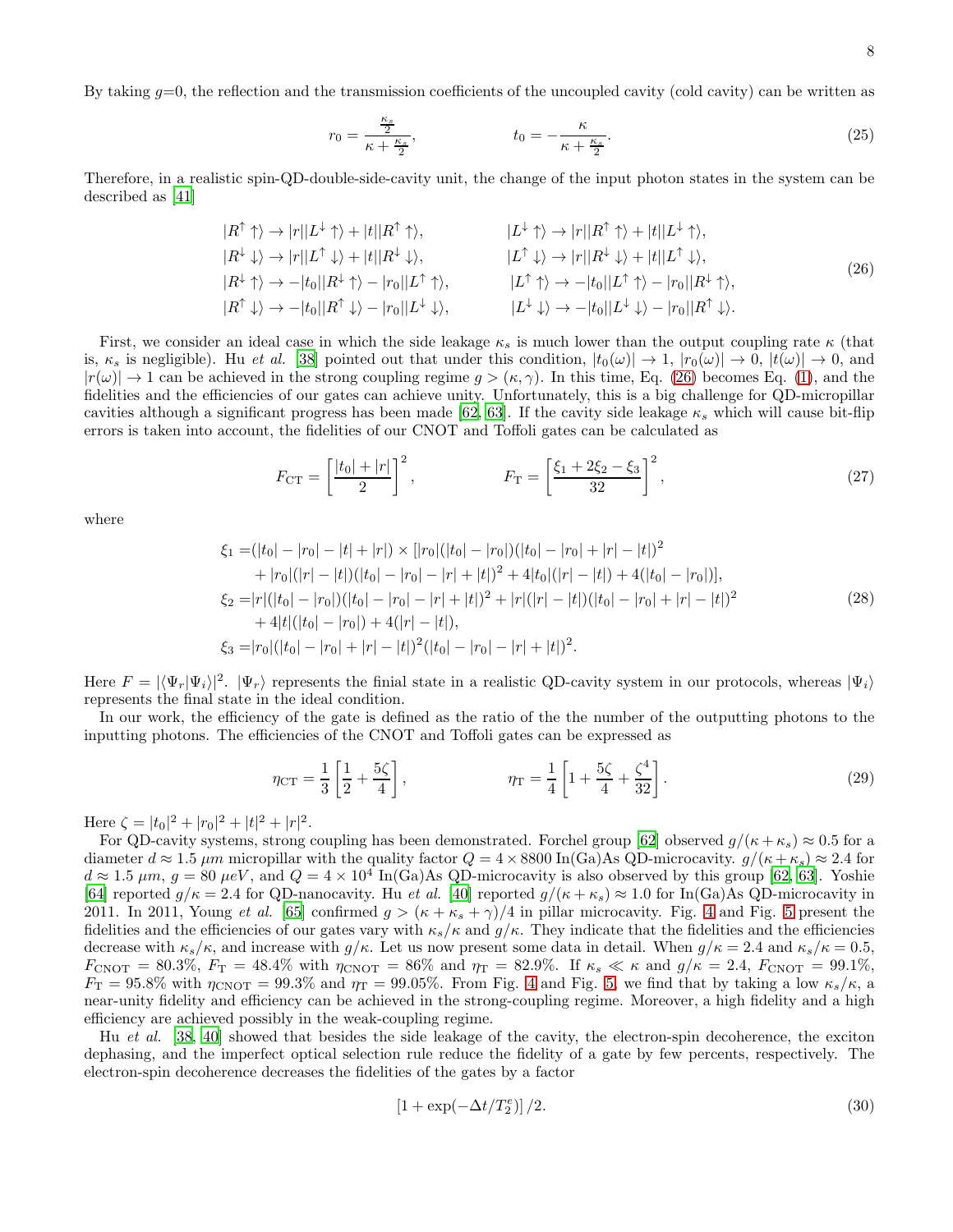

FIG. 4: The fidelities of the present quantum gates as a function of the coupling strength  $g/\kappa$  and the side leakage rate  $\kappa_s/\kappa$ . (a) The fidelity of the CNOT gate  $F_{CT}$ ; (b) The fidelity of the Toffoli gate  $F_T$ .

<span id="page-8-0"></span>

<span id="page-8-1"></span>FIG. 5: The efficiencies of the present deterministic photon-qubit gates as a function of  $g/\kappa$  and  $\kappa_s/\kappa$ . (a) The efficiency of the CNOT gate  $\eta_{CT}$ ; (b) The efficiency of the Toffoli gate  $\eta_T$ .

Here  $T_2^e$  and  $\Delta t$  are the electron spin coherence time and the time interval between two input photons encoded for the gates, respectively. The electron-spin decoherence can reduce the fidelities by few presents as  $T_2^e$  could be maintained for more than 3  $\mu$ s using spin-echo techniques [\[26,](#page-10-6) [27](#page-10-10)] and  $\Delta t$ , which limited by the critical photon and the cavity photon life time and should be shorter than  $T_2^e$  for getting a high fidelity, can be longer than ns [\[66](#page-11-17)]. The exciton dephasing caused by the exciton decoherence in a QD reduces the fidelities by a factor

$$
\left[1 - \exp(-\tau/T_2)\right].\tag{31}
$$

 $\tau$  and  $T_2$  are the cavity photon lifetime and the exciton coherence time, respectively. The trion phasing induces the state of the electron with equal polarized superposition  $(| \uparrow \rangle | + | \downarrow \rangle)/\sqrt{2}$  to be

$$
\rho^{e}(t) = \frac{1}{2} \begin{pmatrix} 1 & e^{-t/2T_2} \\ e^{-t/2T_2} & 1 \end{pmatrix},\tag{32}
$$

as the information of the photonic qubits is transformed into the electron through the excitonic state. It has been reported that the exciton slightly decreases the fidelities because the exciton dephasing includes the optical dephasing and the spin dephasing. In self-assembled In(Ga) QD, the optical coherence time of exciton can be maintained several hundreds of picoseconds [\[67](#page-11-18)[–69\]](#page-11-19) and it is ten times longer than the cavity photon lifetime ( $\tau \sim$  tens of picoseconds). The trion coherence time of the exciton  $(T_2 > 100 \text{ ns}$  has been reported) is at least three orders of longer than the cavity photon lifetime [\[70](#page-11-20)[–72](#page-11-21)]. The imperfect optical selection rule caused by the heavy-light hole mixing [\[73](#page-11-22)] in a realistic QD could be reduced by engineering the shape and the size of QDs or by choosing different types of QDs.

The time interval between the inputting photons  $\Delta t = \tau/n_0$ . Here  $n_0 = \gamma^2/2g^2$  [\[74](#page-11-23)] is the number of the critical photons and  $\tau$  is the cavity photon lifetime.  $n_0 = 2 \times 10^{-3}$  and  $\tau \sim 10$  ns can be achieved [\[66](#page-11-17)] for a micropillar microcavity with  $d = 1.5 \mu \text{m}$  and  $Q = 1.7 \times 10^4$ . Therefore, the time difference between the inputting photons can be longer than  $\tau/n_0=4.5$  ns [\[66](#page-11-17)] and it is several orders shorter than the single electron charged QD spin coherence time ∼  $\mu$ s [\[26](#page-10-6)[–31\]](#page-10-7). As the CNOT and Toffoli gates are encoded on two and three photons, respectively, the speed of the photon-qubit for those two gates interacting with the spin should be less than  $\tau/2$  and  $\tau/3$ , respectively.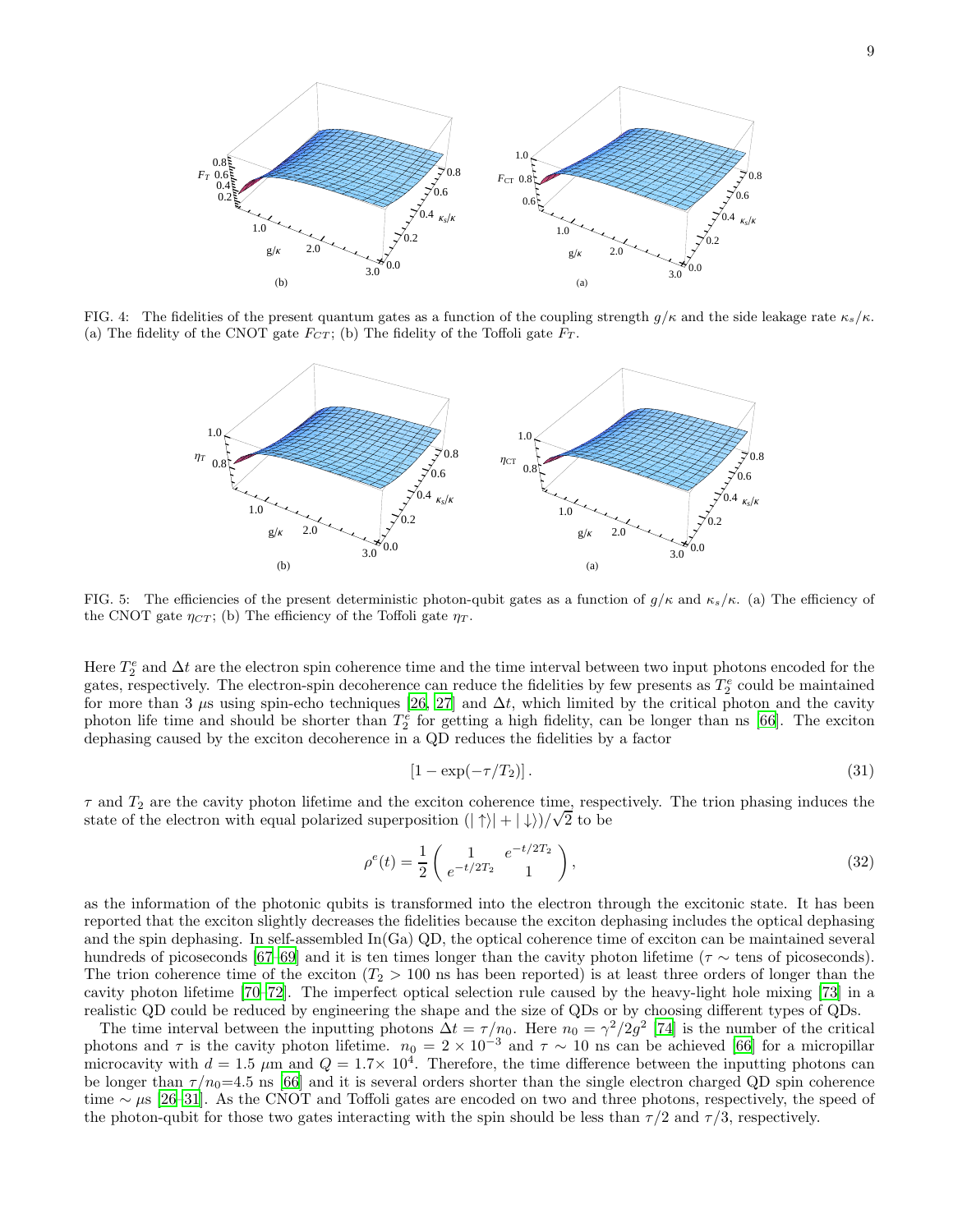Schemes for realizing the quantum gate on photonic qubits by means of the light-matter interactions have been received much attention. An auxiliary photonic qubit or qudit, as employed in [\[13,](#page-9-9) [14,](#page-9-10) [17,](#page-10-1) [75\]](#page-11-24), is unnecessary in our schemes. Our scheme as shown in Fig. [2,](#page-3-0) 2 two-qubit entangling gates acting on light-matter systems are required, less than the ones in [\[76,](#page-11-25) [77\]](#page-12-0) which require 3 hybrid gates. Refs. [\[38,](#page-10-14) [78,](#page-12-1) [79](#page-12-2)] discussed the photonic entanglement assisted by an atom or a QD. However, based on parity-check gates, an additional photonic qubit is necessary to construct a two-qubit quantum gate. Procedure for multi-qubit gates using parity-check gates is an open question. The circuits of the photonic qubit gates assisted by matter-medium are mostly focused on two-qubit cases [\[13](#page-9-9), [76,](#page-11-25) [77,](#page-12-0) [80](#page-12-3)], while the ones for multi-qubit systems are much more complex. Moreover, it is usual not an appealing method to realize a multi-qubit gates by means of two-qubit gates. For example, the synthesis of a Toffoli gate requires 5 two-qubit entangling gates assisted by a qudit [\[75\]](#page-11-24), or requires 6 CNOT gates and some single-qubit gates [\[12](#page-9-8)]. In our work, we not only investigated the realization of a photonic two-qubit CNOT gate, but also generalized it to the three-qubit case. Moreover, our schemes are based on a QD-cavity system. It is easier to trap a QD inside the cavity than that for an atom, and the speed of the optical coherent manipulation of a QD is far faster than an atom. Compared with the gates based on spin-QD-single-side-cavity systems, the ones based on spin-QD-doubled-side-cavity systems are more robust and flexible [\[38](#page-10-14)].

In summary, we have investigated the possibility of achieving scalable photonic quantum computing by the giant optical circular birefringence induced by a singly charged QD spin in a double-sided optical microcavity as a result of cavity QED and have proposed an attractive scheme for a deterministic CNOT gate on two photonic qubits by two single-photon input-output processes and the readout on an electron-medium spin. It requires no additional photonic qubits, different from those based on cross-Kerr nonlinearity or parity-check gates. Moreover, we have presented a deterministic scheme for implementing a three-qubit Toffoli gate on photon systems. In our schemes, the spin-QDdouble-side-cavity system is only a solid medium. When the ratio of the side leakage to the cavity loss is low, a near-unity fidelity can be achieved in the strong-coupling regime and a high fidelity can be achieved in the weakcoupling regime. With these two quantum gates on photonic qubits and single-photon unitary operations, universal quantum computing can be achieved on photon systems in principle.

### ACKNOWLEDGEMENTS

This work is supported by the National Natural Science Foundation of China under Grant No. 11174039, NECT-11-0031, and the Fundamental Research Funds for the Central Universities.

- <span id="page-9-0"></span>[1] A. Barenco, C. H. Bennett, R. Cleve, D. P. DiVincenzo, N. Margolus, P. Shor, T. Sleator, J. A. Smolin, and H. Weinfurter, "Elementary gates for quantum computation," Phys. Rev. A 52, 3457-3457 (1995).
- <span id="page-9-1"></span>[2] E. Knill, R. Laflamme, and G. J. Milburn, "A scheme for efficient quantum computation with linear optics," Nature (London) 409, 46-52 (2001).
- <span id="page-9-2"></span>[3] T. B. Pittman, B. C. Jacobs, and J. D. Franson, "Probabilistic quantum logic operations using polarizing beam splitters," Phys. Rev. A 64, 062311 (2001).
- [4] E. Knill, "Quantum gates using linear optics and postselection," Phys. Rev. A 66, 052306 (2002).
- [5] M. A. Nielsen, "Optical quantum computation using cluster states," Phys. Rev. Lett. 93, 040503 (2004).
- <span id="page-9-3"></span>[6] D. E. Browne and T. Rudolph, "Resource-efficient linear optical quantum computation," Phys. Rev. Lett. 95, 010501 (2005).
- <span id="page-9-4"></span>[7] T. B. Pittman, M. J. Fitch, B. C. Jacobs, and J. D. Franson, "Experimental controlled-not logic gate for single photons in the coincidence basis," Phys. Rev. A 68, 032316 (2003).
- [8] J. L. O'Brien, G. J. Pryde, A. G. White, T. C. Ralph, and D. Branning, "Demonstration of an all-optical quantum controlled-not gate," Nature (London) 426, 264-267 (2003).
- <span id="page-9-5"></span>[9] S. Gasparoni, J. W. Pan, P. Walther, T. Rudolph, and A. Zeilinger, "Realization of a photonic controlled-not gate sufficient for quantum computation," Phys. Rev. Lett. 93, 020504 (2004).
- <span id="page-9-6"></span>[10] Y. Y. Shi, "Both Toffoli and controlled-not need little help to do universal quantum computation," Quantum Inf. Comput. 3, 084-092 (2003).
- <span id="page-9-7"></span>[11] J. Fiurášek, "Linear-optics quantum Toffoli and Fredkin gates," Phys. Rev. A 73, 062313 (2006).
- <span id="page-9-8"></span>[12] V. V. Shende and I. L. Markov, "On the CNOT-cost of Toffoli gate," Quantum Inf. Comput. 9, 0461-0486 (2009).
- <span id="page-9-9"></span>[13] K. Nemoto and W. J. Munro, "Nearly deterministic linear optical controlled-not gate," Phys. Rev. Lett. 93, 250502 (2004).
- <span id="page-9-10"></span>[14] Q. Lin and J. Li, "Quantum control gates with weak cross-Kerr nonlinearity," Phys. Rev. A 79, 022301 (2009).
- <span id="page-9-11"></span>[15] W. J. Munro, K. Nemoto, and T. P. Spiller, "Weak nonlinearities: A new route to optical quantum computation," New J. Phys. 7, 137 (2005).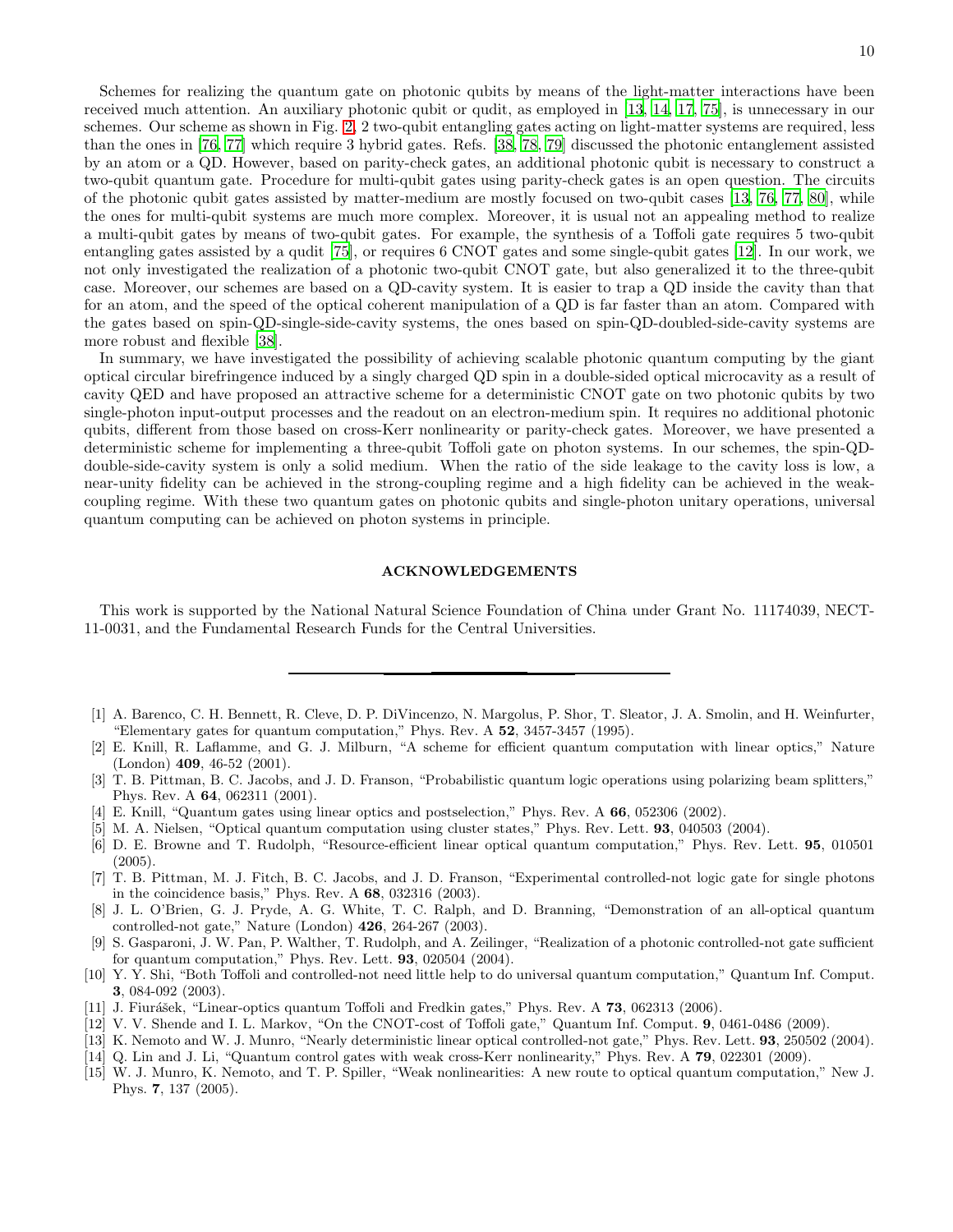- <span id="page-10-0"></span>[16] T. P. Spiller, K. Nemoto, S. L. Braunstein, W. J. Munro, P. van Loock , and G. J. Milburn, "Quantum computation by communication," New J. Phys. 8, 30 (2006).
- <span id="page-10-1"></span>[17] Q. Lin and B. He, "Single-photon logic gates using minimal resources," Phys. Rev. A 80, 042310 (2009).
- <span id="page-10-2"></span>[18] M. Fleischhauer, A. Imamoglu, and J. P. Marangos, "Electromagnetically induced transparency: Optics in coherent media," Rev. Mod. Phys. 77, 633-673 (2005).
- <span id="page-10-3"></span>[19] H. Schmidt and A. Imamogdlu, "Giant Kerr nonlinearities obtained by electromagnetically induced transparency," Opt. Lett. 21, 1936-1938 (1996).
- <span id="page-10-4"></span>[20] D. Loss and D. P. DiVincenzo, "Quantum computation with quantum dots," Phys. Rev. A 57, 120-126 (1998).
- [21] A. Imamoglu, D. D. Awschalom, G. Burkard, D. P. DiVincenzo, D. Loss, M. Sherwin, and A. Small, "Quantum information processing using quantum dot spins and cavity QED," Phys. Rev. Lett. 83, 4204-4207 (1999).
- [22] C. Piermarocchi, P. C. Chen, L. J. Sham, and D. G. Steel, "Optical RKKY interaction between charged semiconductor quantum dots," Phys. Rev. Lett. 89, 167402 (2002).
- [23] T. Calarco, A. Datta, P. Fedichev, E. Pazy, and P. Zoller, "Spin-based all-optical quantum computation with quantum dots: Understanding and suppressing decoherence," Phys. Rev. A 68, 012310 (2003).
- [24] S. M. Clark, K. M. C. Fu, T. D. Ladd, and Y. Yamamoto, "Quantum computers based on electron spins controlled by ultrafast off-resonant single optical pulses," Phys. Rev. Lett. 99, 040501 (2007).
- <span id="page-10-5"></span>[25] Z. R. Lin, G. P. Guo, T. Tu, F. Y. Zhu, and G. C. Guo, "Generation of quantum-dot cluster states with a superconducting transmission line resonator," Phys. Rev. Lett. 101, 230501 (2008).
- <span id="page-10-6"></span>[26] J. R. Petta, A. C. Johnson, J. M. Taylor, E. A. Laird, A. Yacoby, M. D. Lukin, C. M. Marcus, M. P. Hanson, and A. C. Gossard, "Coherent manipulation of coupled electron spins in semiconductor quantum dots," Science 309, 2180-2184 (2005).
- <span id="page-10-10"></span>[27] A. Greilich, D. R. Yakovlev, A. Shabaev, A. L. Efros, I. A. Yugova, R. Oulton, V. Stavarache, D. Reuter, A. Wieck, and M. Bayer, "Mode locking of electron spin coherences in singly charged quantum dots," Science 313, 341-345 (2006).
- [28] A. Greilich, A. Shabaev, D. R. Yakovlev, A. L. Efros, I. A. Yugova, D. Reuter, A. D. Wieck, and M. Bayer, "Nuclei-induced frequency focusing of electron spin coherence," Science 317, 1896-1899 (2007).
- [29] X. D. Xu, W. Yao, B. Sun, D. G. Steel, A. S. Bracker, D. Gammon, and L. J. Sham, "Optically controlled locking of the nuclear field via coherent dark-state spectroscopy," Nature (London) 459, 1105-1109 (2009).
- [30] D. Brunner, B. D. Gerardot, P. A. Dalgarno, G. Wüst, K. Karrai, N. G. Stoltz, P. M. Petroff, and R. J. Warburton, "A coherent single-hole spin in a semiconductor," Science 325, 70-72 (2009).
- <span id="page-10-7"></span>[31] D. Press, K. De Greve, P. L. McMahon, T. D. Ladd, B. Friess, C. Schneider, M. Kamp, S. Höfling, A. Forchel, and Y. Yamamoto, "Ultrafast optical spin echo in a single quantum dot," Nature Photon. 4, 367-370 (2010).
- <span id="page-10-8"></span>[32] M. Atatre, J. Dreiser, A. Badolato, A. Hogele, K. Karrai, and A. Imamoglu, "Quantum-dot spin-state preparation with near-unity fidelity," Science 312, 551-553 (2006).
- <span id="page-10-9"></span>[33] X. D. Xu, Y. W. Wu, B. Sun, Q. Huang, J. Cheng, D. G. Steel, A. S. Bracker, D. Gammon, C. Emary, and L. J. Sham, "Fast spin state initialization in a singly charged InAs-GaAs quantum dot by optical cooling," Phys. Rev. Lett. 99, 097401 (2007).
- <span id="page-10-11"></span>[34] J. Berezovsky, M. H. Mikkelsen, N. G. Stoltz, L. A. Coldren, and D. D. Awschalom, "Picosecond coherent optical manipulation of a single electron spin in a quantum dot," Science 320, 349-352 (2008).
- [35] D. Press, T. D. Ladd, B. Y. Zhang, and Y. Yamamoto, "Complete quantum control of a single quantum dot spin using ultrafast optical pulses," Nature (London) 456, 218-221 (2008).
- <span id="page-10-12"></span>[36] A. Greilich, S. E. Economou, S. Spatzek, D. R. Yakovlev, D. Reuter, A. D. Wieck, T. L. Reinecke and M. Bayer, "Ultrafast optical rotations of electron spins in quantum dots," Nature Phys. 5, 262-266 (2009).
- <span id="page-10-13"></span>[37] C. Y. Hu, A. Young, J. L. O'Brien, W. J. Munro, and J. G. Rarity, "Giant optical Faraday rotation induced by a singleelectron spin in a quantum dot: Applications to entangling remote spins via a single photon," Phys. Rev. B 78, 085307 (2008).
- <span id="page-10-14"></span>[38] C. Y. Hu, W. J. Munro, J. L. O'Brien, and J. G. Rarity, "Proposed entanglement beam splitter using a quantum-dot spin in a double-sided optical microcavity," Phys. Rev. B 80, 205326 (2009).
- [39] C. Y. Hu, W. J. Munro, and J. G. Rarity, "Deterministic photon entangler using a charged quantum dot inside a microcavity," Phys. Rev. B 78, 125318 (2008).
- <span id="page-10-17"></span>[40] C. Y. Hu and J. G. Rarity, "Loss-resistant state teleportation and entanglement swapping using a quantum-dot spin in an optical microcavity," Phys. Rev. B 83, 115303 (2011).
- <span id="page-10-15"></span>[41] C. Bonato, F. Haupt, S. S. R. Oemrawsingh, J. Gudat, D. Ding, M. P. van Exter, and D. Bouwmeester, "CNOT and Bell-state analysis in the weak-coupling cavity QED regime," Phys. Rev. Lett. 104, 160503 (2010).
- <span id="page-10-16"></span>[42] H. R. Wei and F. G. Deng, "Universal quantum gates for hybrid systems assisted by quantum dots inside double-sided optical microcavities," Phys. Rev. A 87, 022305 (2013).
- [43] B. C. Ren, H. R. Wei, and F. G. Deng, "Deterministic photonic spatial-polarization hyper-controlled-not gate assisted by quantum dot inside one-side optical microcavity," Laser Phys. Lett. (accepted); [arXiv:1303.0056.](http://arxiv.org/abs/1303.0056)
- [44] T. J. Wang, S. Y. Song, and G. L. Long, "Quantum repeater based on spatial entanglement of photons and quantum-dot spins in optical microcavities," Phys. Rev. A 85, 062311 (2012).
- [45] C. Wang, Y. Zhang, and R. Zhang, "Entanglement purification based on hybrid entangled state using quantum-dot and microcavity coupled system," Opt. Express  ${\bf 19},$  25685-25695 (2011).
- [46] C. Wang, Y. Zhang, and G. S. Jin, "Entanglement purification and concentration of electron-spin entangled states using quantum-dot spins in optical microcavities," Phys. Rev. A 84, 032307 (2011).
- [47] B. C. Ren, H. R. Wei, M. Hua, T. Li, and F. G. Deng, "Complete hyperentangled-Bell-state analysis for photon systems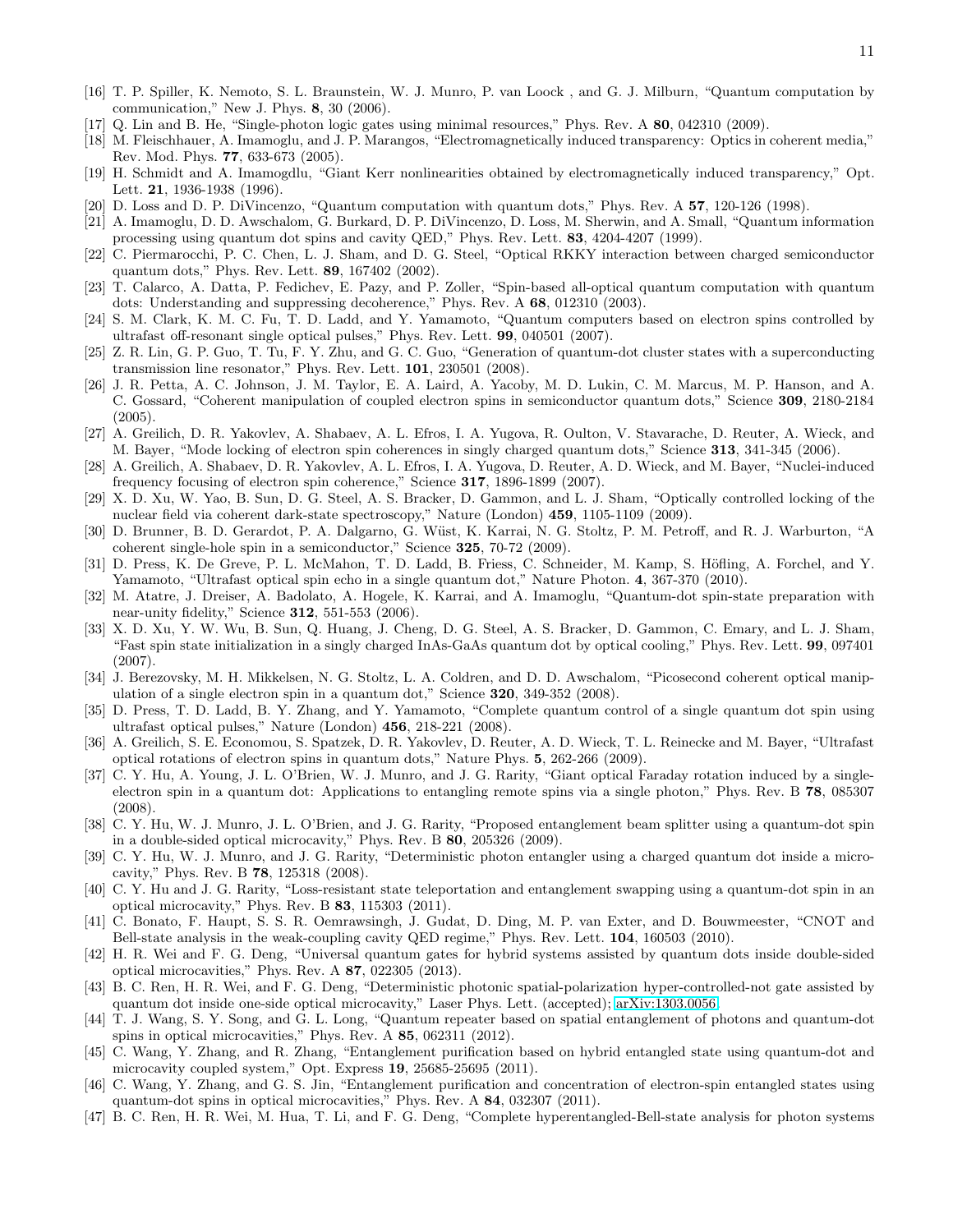assisted by quantum-dot spins in optical microcavities," Opt. Express 20, 24664-24677 (2012).

- <span id="page-11-0"></span>[48] T. J. Wang, Y. Lu, and G. L. Long, "Generation and complete analysis of the hyperentangled Bell state for photons assisted by quantum-dot spins in optical microcavities," Phys. Rev. A 86, 042337 (2012).
- <span id="page-11-1"></span>[49] R. J. Warburton, C. S. Dürr, K. Karrai, J. P. Kotthaus, G. M. Ribeiro, and P. M. Petroff, "Charged excitons in selfassembled semiconductor quantum dots," Phys. Rev. Lett. 79, 5282-5285 (1997).
- <span id="page-11-2"></span>[50] C. Y. Hu, W. Ossau, D. R. Yakovlev, G. Landwehr, T. Wojtowicz, G. Karczewski, and J. Kossut, "Optically detected magnetic resonance of excess electrons in type-I quantum wells with a low-density electron gas," Phys. Rev. B 58, R1766- R1769 (1998).
- <span id="page-11-3"></span>[51] C. Bonato, D. Ding, J. Gudat, S. Thon, H. Kim, P. M. Petroff, M. P. van Exter, and D. Bouwmeester, "Tuning micropillar cavity birefringence by laser induced surface defects," Appl. Phys. Lett. 95, 251104 (2009).
- [52] J. Gudat, C. Bonato, E. van Nieuwenburg, S. Thon, H. Kim, P. M. Petroff, M. P. van Exter, and D. Bouwmeester, "Permanent tuning of quantum dot transitions to degenerate microcavity resonances," Appl. Phys. Lett. 98, 121111 (2011).
- <span id="page-11-4"></span>[53] C. Bonato, E. van Nieuwenburg, J. Gudat, S. Thon, H. Kim, M. P. van Exter, and D. Bouwmeester, "Strain tuning of quantum dot optical transitions via laser-induced surface defects," Phys. Rev. B 84, 075306 (2011).
- <span id="page-11-5"></span>[54] I. J. Luxmoore, E. D. Ahmadi, B. J. Luxmoore, N. A. Wasley, A. I. Tartakovskii, M. Hugues, M. S. Skolnick, and A. M. Fox, "Restoring mode degeneracy in H1 photonic crystal cavities by uniaxial strain tuning," Appl. Phys. Lett. 100, 121116 (2012).
- <span id="page-11-6"></span>[55] J. Hagemeier, C. Bonato, T. A. Truong, H. Kim, G. J. Beirne, M. Bakker, M. P. van Exter, Y. Q. Luo, P. Petroff, and D. Bouwmeester, "H1 photonic crystal cavities for hybrid quantum information protocols," Opt. Express 20, 24714 (2012).
- <span id="page-11-7"></span>[56] M. V. G. Dutt, J. Cheng, B. Li, X. D. Xu, X. Q. Li, P. R. Berman, D. G. Steel, A. S. Bracker, D. Gammon, S. E. Economou, R. B. Liu, and L. J. Sham, "Stimulated and spontaneous optical generation of electron spin coherence in charged GaAs quantum dots," Phys. Rev. Lett. 94, 227403 (2005).
- <span id="page-11-8"></span>[57] J. M. Elzerman, R. Hanson, L. H. W. van Beveren, B. Witkamp, L. M. K. Vandersypen, and L. P. Kouwenhoven, "Singleshot read-out of an individual electron spin in a quantum dot," Nature (London) 430, 431-425 (2004).
- <span id="page-11-9"></span>[58] M. Kroutvar, Y. Ducommun, D. Heiss, M. Bichler, D. Schuh, G. Abstreiter, and J. J. Finley, "Optically programmable electron spin memory using semiconductor quantum dots," Nature (London) 432, 81-84 (2004).
- <span id="page-11-10"></span>[59] M. Bayer, G. Ortner, O. Stern, A. Kuther, A. A. Gorbunov, and A. Forchel, "Fine structure of neutral and charged excitons in self-assembled  $In(Ga)/As(A)GaAs$  quantum dots," Phys. Rev. B 65, 195315 (2002).
- <span id="page-11-11"></span>[60] J. J. Finley, D. J. Mowbray, M. S. Skolnick, A. D. Ashmore, C. Baker, and A. F. G. Monte, "Fine structure of charged and neutral excitons in InAs-Al<sub>0.6</sub> Ga<sub>0.4</sub>As quantum dots," Phys. Rev. B  $66$ , 153316 (2002).
- <span id="page-11-12"></span>[61] D. F. Walls and G. J. Milburn, Quantum Optics (Springer-Verlag, Berlin, 1994).
- <span id="page-11-13"></span>[62] S. Reitzenstein, C. Hofmann, A. Gorbunov, M. Strauß, S. H. Kwon, C. Schneider, A. L¨offler, S. H¨ofling, M. Kamp, and A. Forchel, "AlAs/GaAs micropillar cavities with quality factors exceeding 150.000," Appl. Phys. Lett. 90, 251109 (2007).
- <span id="page-11-14"></span>[63] J. P. Reithmaier, G. Sek, A. Löffler, C. Hofmann, S. Kuhn, S. Reitzenstein, L. V. Keldysh, V. D. Kulakovskii, T. L. Reinecke, and A. Forchel, "Strong coupling in a single quantum dot-semiconductor microcavity system," Nature (London) 432, 197-200 (2004).
- <span id="page-11-15"></span>[64] T. Yoshie, A. Scherer, J. Hendrickson, G. Khitrova, H. M. Gibbs, G. Rupper, C. Ell, O. B. Shchekin, and D. G. Deppe, "Vacuum Rabi splitting with a single quantum dot in a photonic crystal nanocavity," Nature (London) 432, 200-203 (2004).
- <span id="page-11-16"></span>[65] A. B. Young, R. Oulton, C. Y. Hu, A. C. T. Thijssen, C. Schneider, S. Reitzenstein, M. Kamp, S. Höfling, L. Worschech, A. Forchel, and J. G. Rarity, "Quantum-dot-induced phase shift in a pillar microcavity," Phys. Rev. A 84, 011803 (2011).
- <span id="page-11-17"></span>[66] By taking  $g/(\kappa + \kappa_s) = 1.0, \kappa_s/\kappa = 0.7$  and  $\gamma = 0.1\kappa$  for a micropillar microcavitr with diameter  $d = 1.5\mu$  m,  $Q = 1.7 \times 10^4$ , one can get  $n_0 = 2 \times 10^{-3}$ ,  $\tau = 9$  ps, and  $\tau/n_0 = 4.5$  ns.
- <span id="page-11-18"></span>[67] P. Borri, W. Langbein, S. Schneider, U. Woggon, R. L. Sellin, D. Ouyang, and D. Bimberg, "Ultralong dephasing time in InGaAs quantum dots," Phys. Rev. Lett. 87, 157401 (2001).
- [68] D. Birkedal, K. Leosson, and J. M. Hvam, "Long lived coherence in self-assembled quantum dots," Phys. Rev. Lett. 87, 227401 (2001).
- <span id="page-11-19"></span>[69] W. Langbein, P. Borri, U. Woggon, V. Stavarache, D. Reuter, and A. D. Wieck, "Radiatively limited dephasing in InAs quantum dots," Phys. Rev. B 70, 033301 (2004).
- <span id="page-11-20"></span>[70] D. Heiss, S. Schaeck, H. Huebl, M. Bichler, G. Abstreiter, J. J. Finley, D. V. Bulaev, and D. Loss, "Observation of extremely slow hole spin relaxation in self-assembled quantum dots," Phys. Rev. B 76, 241306 (2007).
- [71] B. D. Gerardot, D. Brunner, P. A. Dalgarno, P. Öhberg, S. Seidl, M. Kroner, K. Karrai, N. G. Stoltz, P. M. Petroff, and R. J. Warburton, "Optical pumping of a single hole spin in a quantum dot," Nature (London) 451, 441-444 (2008).
- <span id="page-11-21"></span>[72] D. Brunner, B. D. Gerardot, P. A. Dalgarno, G. W¨ust, K. Karrai, N. G. Stoltz, P. M. Petroff, and R. J. Warburton, "A coherent single-hole spin in a semiconductor," Science 325, 70-72 (2009).
- <span id="page-11-22"></span>[73] G. Bester, S. Nair, and A. Zunger, "Pseudopotential calculation of the excitonic fine structure of million-atom self-assembled In<sub>1−x</sub>Ga<sub>x</sub>As/GaAs quantum dots," Phys. Rev. B 67, 161306 (2003).
- <span id="page-11-23"></span>[74] H. J. Kimble, Cavity Quantum Electrodynamics, (Academic, San Diego, 1994).
- <span id="page-11-24"></span>[75] R. Ionicioiu, T. P. Spiller, and W. J. Munro, "Generalized Toffoli gates using qudit catalysis," Phys. Rev. A 80, 012312 (2009).
- <span id="page-11-25"></span>[76] W. L. Yang, H. Wei, F. Zhou, and M. Feng, "Generation of multi-atom entangled states and implementation of controlledphase gating using photonic modules," J. Phys. B: At. Mol. Opt. Phys. 42, 055503 (2009).